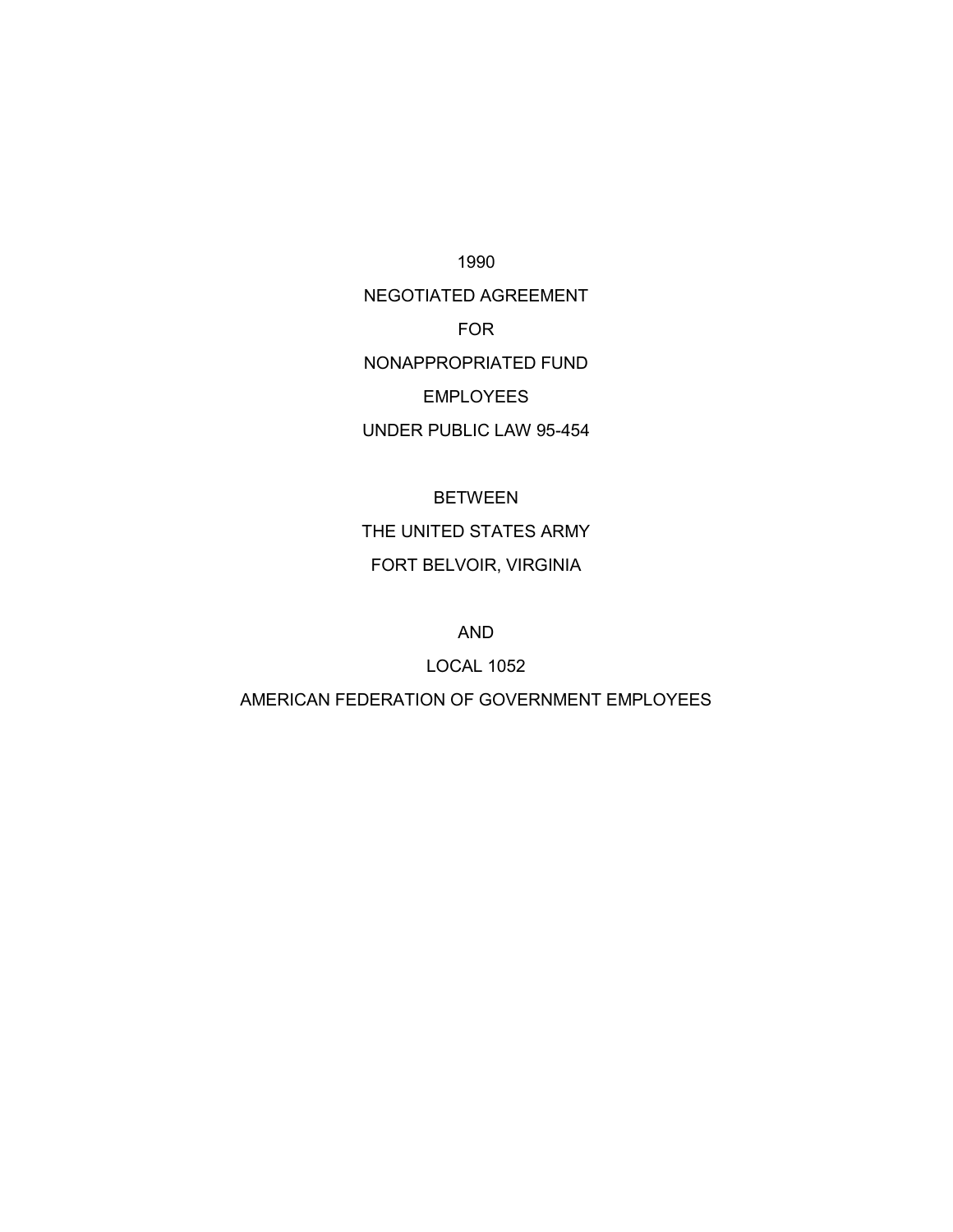TABLE OF CONTENTS

| <b>ARTICLE</b> | <b>TITLE</b>                        | <b>PAGE</b>    |
|----------------|-------------------------------------|----------------|
|                | <b>PREAMBLE</b>                     | $\mathbf 1$    |
| 1              | RECOGNITION AND UNIT DEFINITION     | $\overline{2}$ |
| $\overline{2}$ | <b>ARBITRATION</b>                  | $\overline{2}$ |
| 3              | <b>CONTRACTING OUT</b>              | 3              |
| 4              | DATE AND DURATION                   | 5              |
| 5              | <b>DISCIPLINARY ACTION</b>          | 5              |
| 6              | <b>DUES DEDUCTIONS</b>              | 6              |
| $\overline{7}$ | <b>EMPLOYEE RIGHTS</b>              | 9              |
| 8              | EQUAL EMPLOYMENT OPPORTUNITY        | 11             |
| 9              | <b>GLOSSARY</b>                     | 12             |
| 10             | <b>GRIEVANCE PROCEDURES</b>         | 15             |
| 11             | <b>HEALTH AND SAFETY</b>            | 19             |
| 12             | <b>HOLIDAYS</b>                     | 22             |
| 13             | <b>HOURS OF WORK AND PAY</b>        | 22             |
| 14             | <b>LEAVE</b>                        | 24             |
| 15             | <b>MANAGEMENT RIGHTS</b>            | 27             |
| 16             | MATTERS APPROPRIATE FOR NEGOTIATION | 28             |
| 17             | <b>OVERTIME</b>                     | 29             |
| 18             | PERFORMANCE APPRAISALS              | 30             |
| 19             | REDUCTION-IN-FORCE                  | 31             |
| 20             | UNION RIGHTS AND OBLIGATIONS        | 32             |
| 21             | USE OF OFFICIAL FACILITIES          | 35             |
| 22             | <b>WORKING CONDITIONS</b>           | 36             |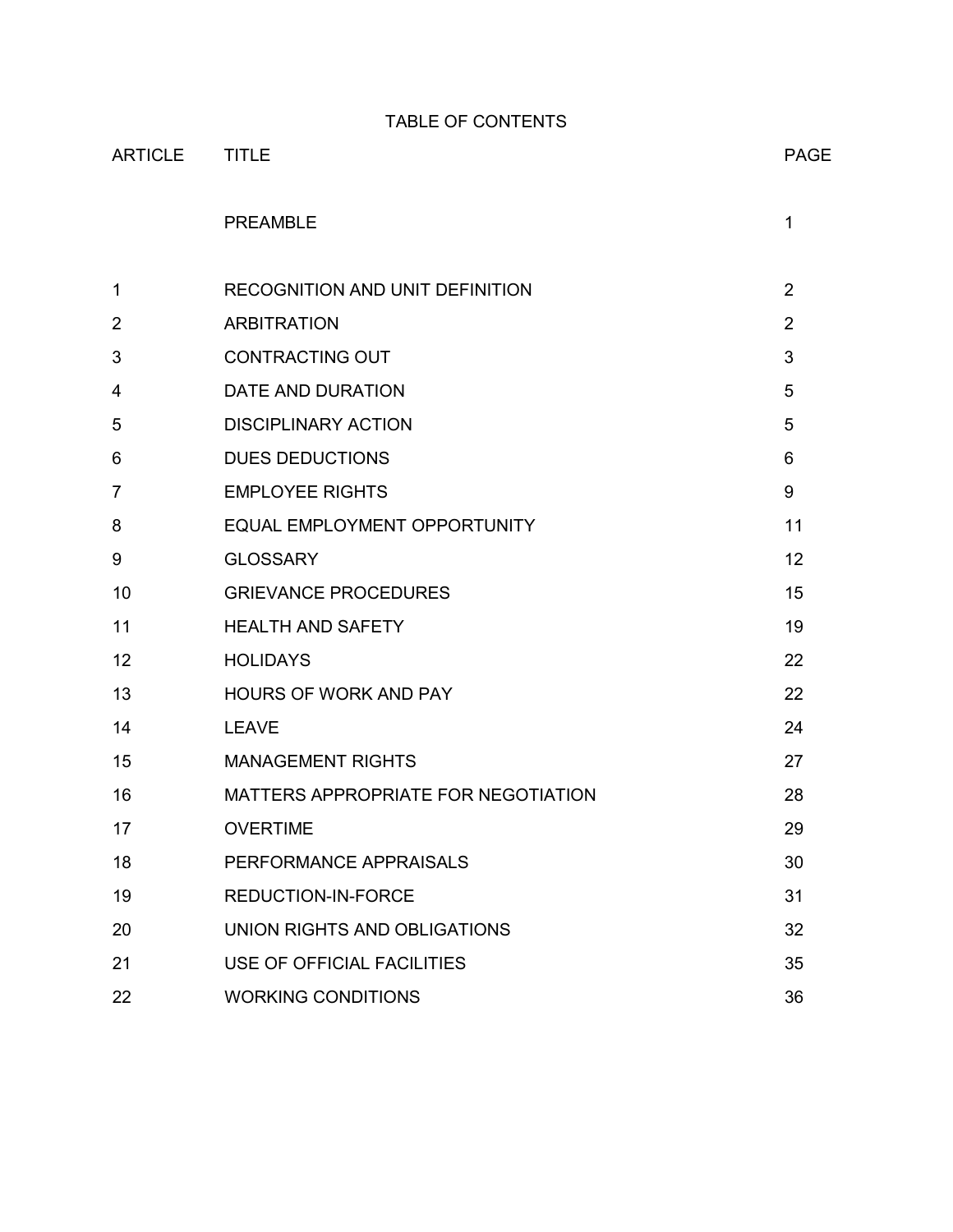#### **PREAMBLE**

WHEREAS the public interest requires high standards of employee performance and the continual development and implementation of modern and progressive work practices to facilitate improved employee performance and efficiency; and

WHEREAS the well-being of employees and efficient administration of the Employer are benefited by providing employees an opportunity to participate in the formulation and implementation of personnel policies and practices affecting the conditions of their employment; and

WHEREAS the participation of employees should be improved through the maintenance of constructive and cooperative relationships between labor organizations and management officials; and

WHEREAS subject to law and the paramount requirements of public service, effective labor-management relations require a clear statement of the respective rights and obligations of labor organizations;

NOW, THEREFORE this agreement is entered into by and between U.S. Army, Fort Belvoir, Virginia, hereinafter referred to as the "Employer", and Local 1052, American Federation of Government Employees, hereinafter referred to as the Union".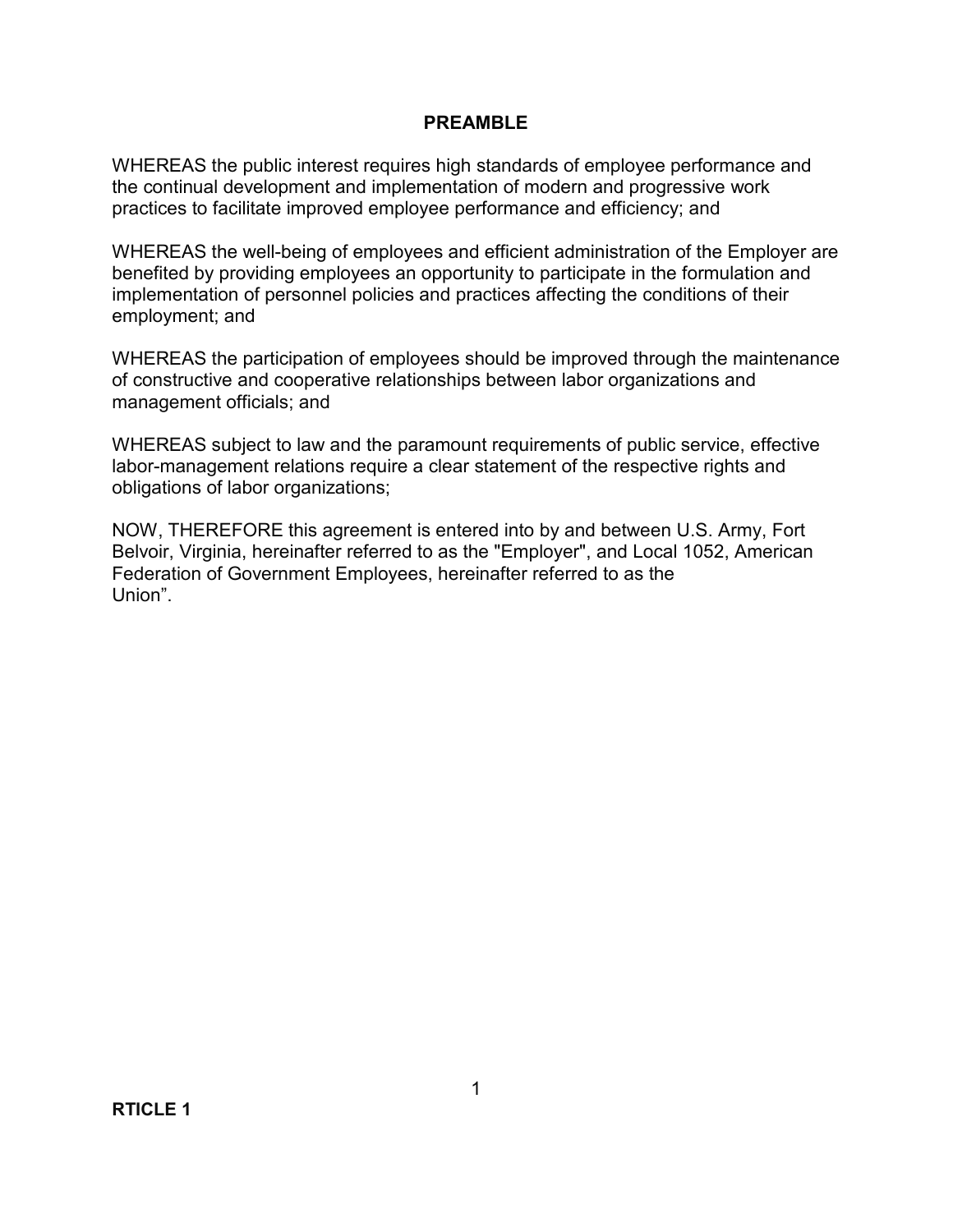#### ARTICLE 1 RECOGNITION AND UNIT DEFINITION

Section 1. The Employer hereby recognizes the Union as the exclusive representative of all employee of the unit defined in Section 2 below.

Section 2: a. The following employees are included in the bargaining unit covered by this agreement:

All nonsupervisory employees paid from Nonappropriated Funds of USAFB Fort Belvoir, Virginia, serving under Regular Full-Time and Regular Part-Time appointments at Fort Belvoir, Virginia.

b. Specifically excluded from the unit are supervisors, management officials, professional employees, guards, employees engaged in Federal or Nonappropriated Fund personnel work in other than a purely clerical capacity, confidential employees, employees paid from Nonappropriated Funds serving under appointments other that Regular Full-Time or Regular Part-Time, and employees of the Army/Air Force Exchange Service and Army/Air Force Motion Picture Service.

# ARTICLE 2 ARBITRATION

Section 1. Should the parties fail to peach a satisfactory adjustment of the issues through the grievance procedures defined in Article 10m either party may exercise the option to refer the matter to arbitration. To be considered timely, the party requesting arbitration, within thirty (30) calendar days after receipt of the final grievance decision must:

a. Deliver the request to refer the matter to arbitration to the Union Office and/or the MER Division, CPO; and

b. Request the Federal Mediation and Cor1ciiiation Service (FMCS) to provide a list of five impartial persons qualified to act as arbitrators

Section 2: The parties shall make arrangements to meet within ten (10) working days after receipt of the list. If they cannot mutually agree upon one of the listed arbitrators, then the Employer and the Union shall each strike one arbitrator's name from the list of five and will repeat the procedure until only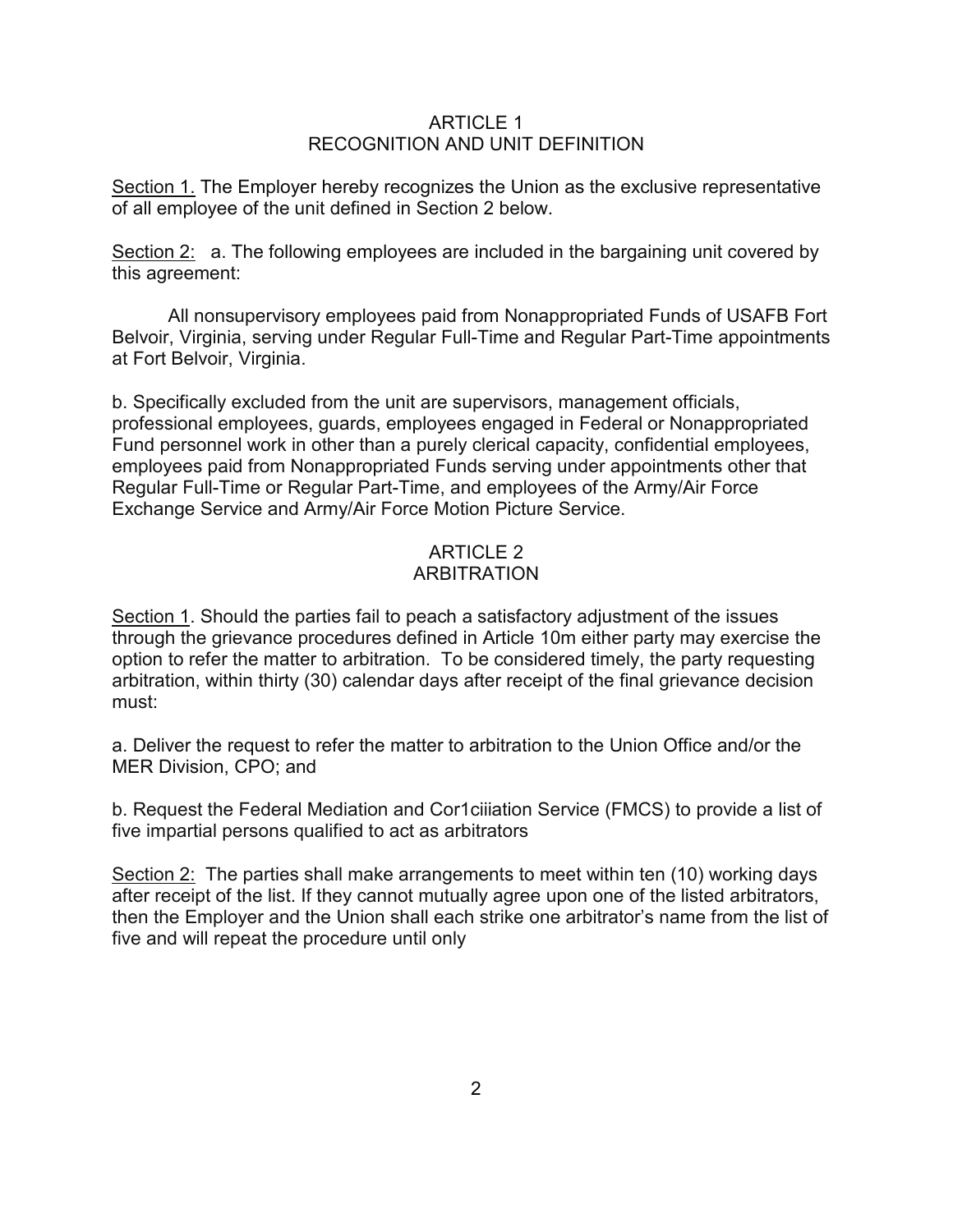one name remains; this remaining individual shall be the duly selected arbitrator. The parties will toss a coin to determine which shall have the first strike.

Section 3. Should either party refuse to participate in the selection of an arbitrator, fail to take action, or unduly delay the proceedings, the FMCS shall be empowered to make a direct designation of an impartial arbitrator to hear the case.

Section 4. If a date for the arbitration hearing has been agreed to by the arbitrator "' and both par ties, either side may request postponement if necessary. The party requesting the delay will be responsible for communicating with the arbitrator and requesting a new hearing date. If one party withdraws from arbitration OP settles the case prior to the arbitration hearing 1 that party shall pay the full cost of any cancellation fee charged by the arbitrator.

Section 5. Representatives of the Employer and the Union shall meet at least seven (7) calendar days before the date of the arbitration to exchange lists of witnesses and attempt to settle or agree on the issue to be arbitrated.

Section 6. Normally, an arbitration will be an oral proceeding. However, either party may make arrangements to have a verbatim transcript made by an authorized court reporter. The party requesting the transcript will pay for the court reporter. If the other party request's a copy of the transcript; they may either purchase the transcript from the court reporter or split the cost of the court reporter. If the parties mutually agree that a transcript should be made, the cost of the transcript will be split.

Section 7. The arbitrator shall have no power to add to or subtract from, disregard or modify any of the terms of this agreement and the award must be fully consistent with all pertinent laws and regulations.

Section 8. Absent a negative arbitrator's decision upon the arbitrability of a grievance, the arbitrator shall hear arguments regarding both the arbitrability and the merits of the case at the same hearing. However, the parties may mutually agree Otherwise when a case is complex -and would involve more than one hearing day.

Section 9. The arbitrator 1 s decision will be in writing. Include a statement of the basis for the decision, and shall be furnished concurrently to the Union and the Employer.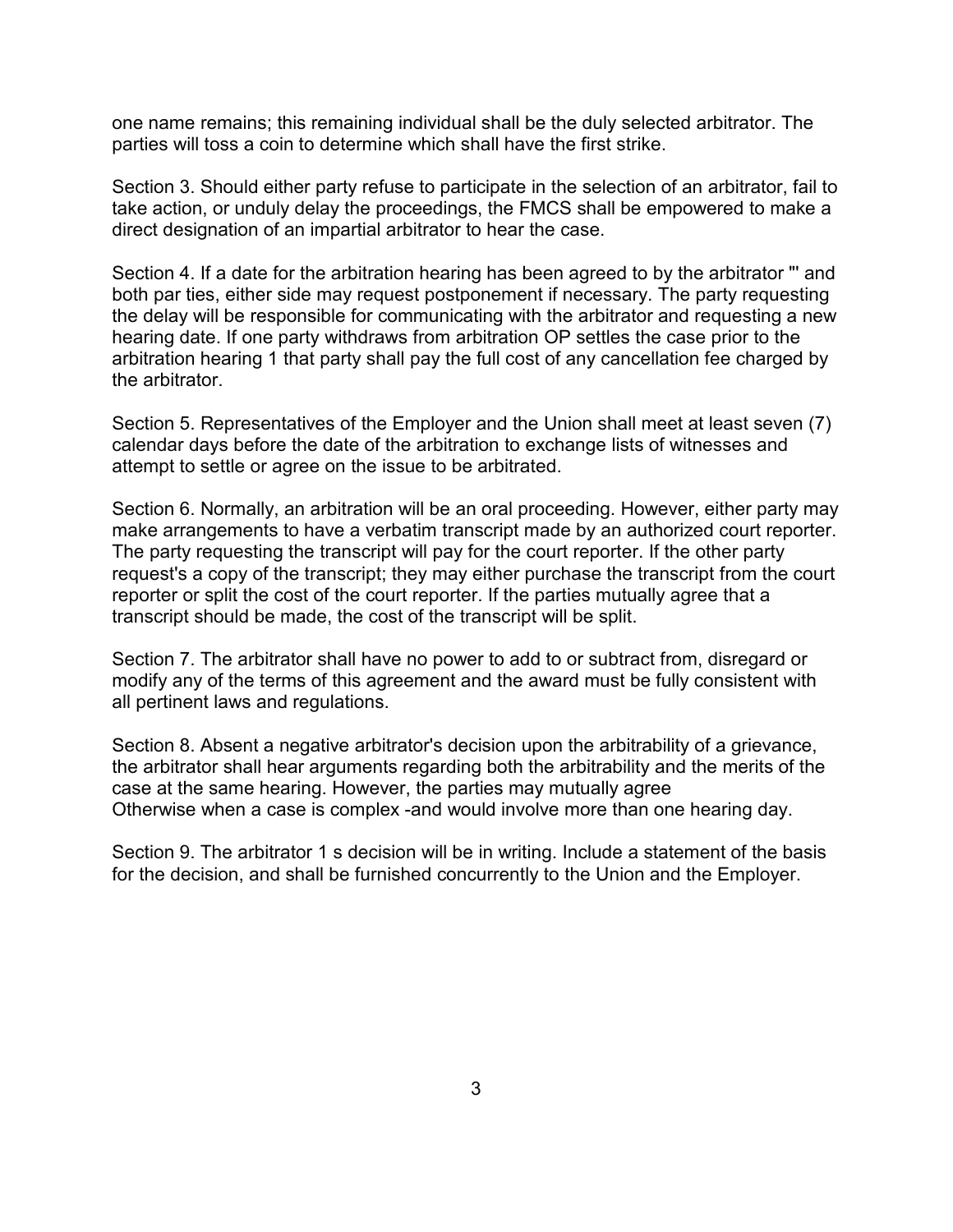Section 10. The arbitrator's fee and the expenses of the arbitration, including the cost of the arbitrator's travel expenses and per diem shall be paid by the losing party. In those cases where the arbitrator's decision does not clearly establish the "loser", costs will be shared equally by both parties.

Section 11. The arbitration hearing will be held on the Employer's premises during regular day shift hours of the basic workweek. An employee of the unit serving as the grievant's representative, the aggrieved employee, and the employee witnesses who are otherwise on duty shall be excused from duty as necessary to ·participate in the arbitration hearing without loss of pay or charge to annual leave. Employee participants on shifts other than the regular- day shift will be considered to be in a duty status for the period of time when their presence is required at the hearing.

Section 12. The arbitrator's award shall be binding on the parties and will be implemented within thirty (30) calendar days after the date the award is issued, unless either party files an exception to an award with the Federal Labor Relations Authority (FLRA), under regulations prescribed by the Authority.

## ARTICLE 3 CONTRACTING OUT

Section 1. The Employer will notify the Union when it is known or planned to contract out duties being performed by bargaining unit employees. The Employer will provide appropriate information on contracting out and will provide additional allowable information as it is developed or becomes known.

Section 2. Where practicable the Employer may retain or reassign affected employees to other positions for which they may qualify.

Section 3. The Employer agrees that contracting out of work traditionally done by bargaining unit employees will be in compliance with governing policies, regulations, and laws.

Section 4. The Employer will solicit Union suggestions for improving the in-house organization and Performance Work Statement (PWS) accuracy; suggestions will be forwarded to the Employer within thirty (30) calendar days after receipt of the Union's submission.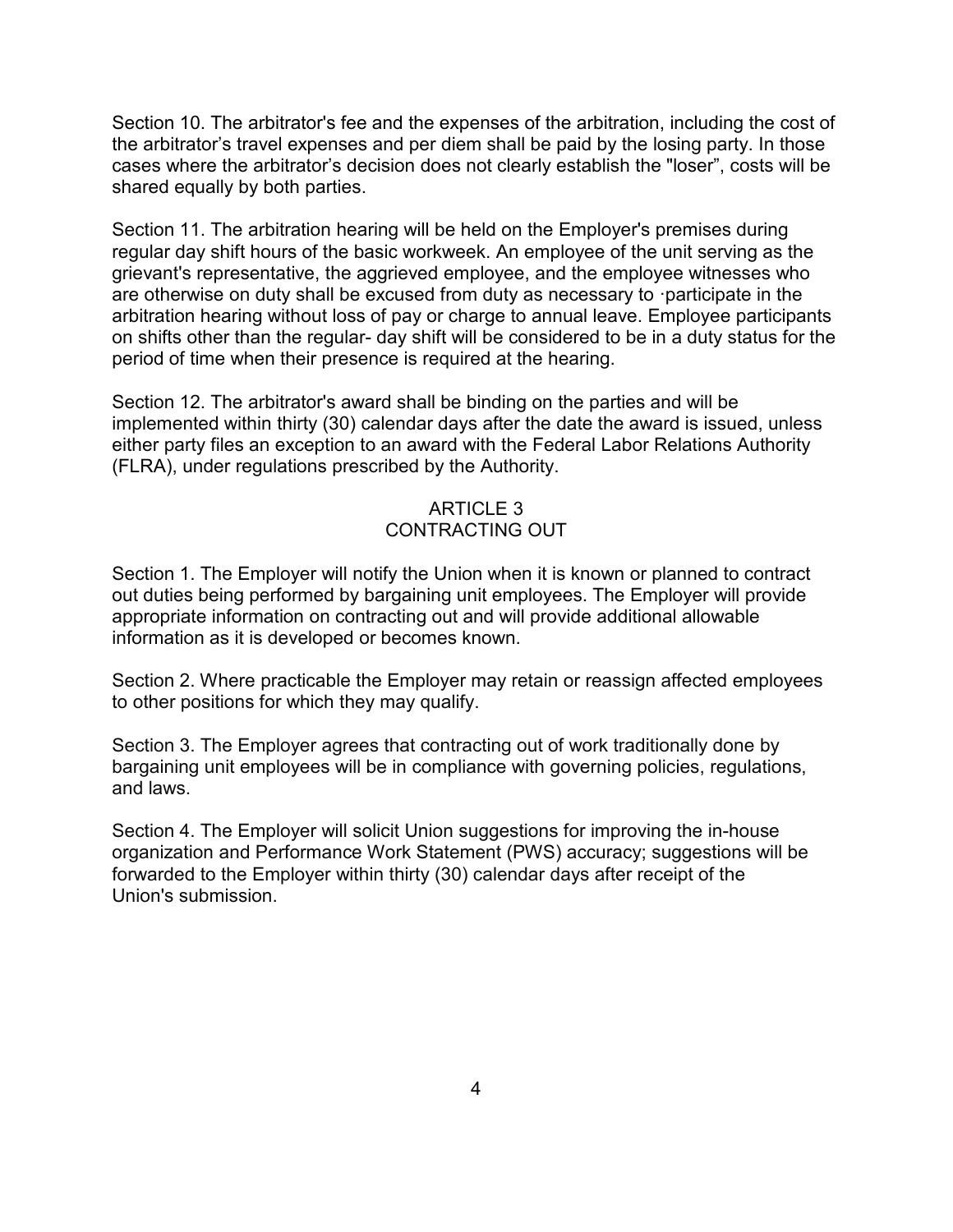### ARTICLE 4 DATE AND DURATION

Section 1. This agreement shall remain in effect for three (3) years from the effective date.

Section 2. If either party wishes to renegotiate this agreement, they must provide written notice to the other of their desire to do so at least sixty (60), but not earlier than one hundred-five (105) calendar days immediately preceding the expiration date. Within a reasonable period of time after receipt of such notice the parties will commence negotiations.

Section 3. If neither party serves notice to renegotiate this agreement, the agreement shall be automatically renewed for one (1) year periods.

# ARTICLE 5 DISCIPLINARY ACTIONS

Section 1. The broad objective of discipline is to prevent prohibited ·activities and to motivate employees to conform to acceptable standards of conduct. Discipline is a part of the daily responsibility of supervisors and not merely the action taken at times when an employee deviates from acceptable forms of conduct. The supervisor's most effective means of maintaining discipline is through the promotion of coope11ation, of sustained good working relationships, and of the self-disciplined and responsible performance expected of mature employees.

Section 2. Disciplinary actions, for the purpose of this article, shall be defined as follows:

- a. Oral Written Admonishments.
- b. Letters of Reprimand.
- c. Suspensions.
- d. Separations for Cause.
- e. Demotion for conduct.

Section 3. Disciplinary actions will be taken only for such cause as will promote the efficiency of the service.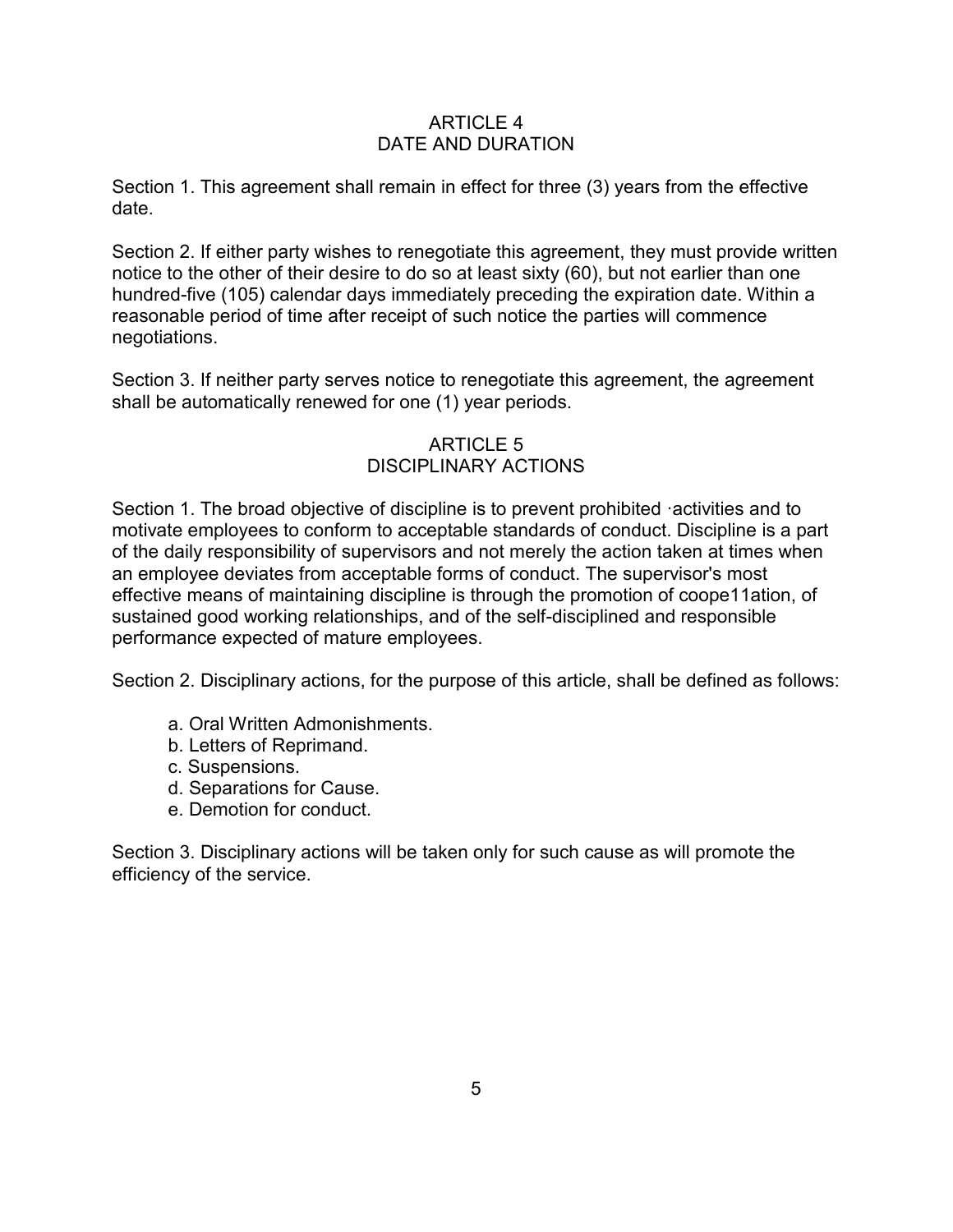Section 4. When a suspension or separation is proposed, the notice will contain the charge and reason for the proposed action, information regarding the time limit to reply, the party to whom the employee is to respond, and the employee's right to representation. If such actions are sustained and a decision to suspend or separate is given, the employee may grieve the action as specified in Article 10, Grievance Procedure. The employee has seven (7) calendar days to reply to the proposed charges, either orally or in writing or both.

Section 5. The Union will be sent a sanitized copy of all disciplinary actions, including but not limited to written reprimands, suspensions, proposed actions, decision letters, etc.

Section 6. The management official who is making a decision on a proposed action will fully consider any reply made by the employee before issuing a decision.

Section 7. Employees will be permitted to review their DA Form 3438, and upon request, will be furnished a copy.

Section 8. Normally, at lea.st ten (10) calendar days advance notice will be given before the employee may be suspended.

Section 9. The Employer agrees that employees shall be informed of the services of the appropriate DA counseling program when and if there appears to be a problem associated with possible alcohol or drug abuse.

#### ARTICLE 6 DUES DEDUCTIOUS

Section 1. To be eligible to make a voluntary allotment for the payment of Union dues, an employee must:

a. Be in the bargaining unit covered by this agreement;

b. Receive a regular net salary;

c. Voluntarily request an allotment for the payment of Union dues on the prescribed form (SF-1187) which has been certified by an authorized Union official.

Section 2. a. The amount of dues certified on the SF-1187 will remain unchanged until an authorized Union official provides written certification to the payroll office that the amount of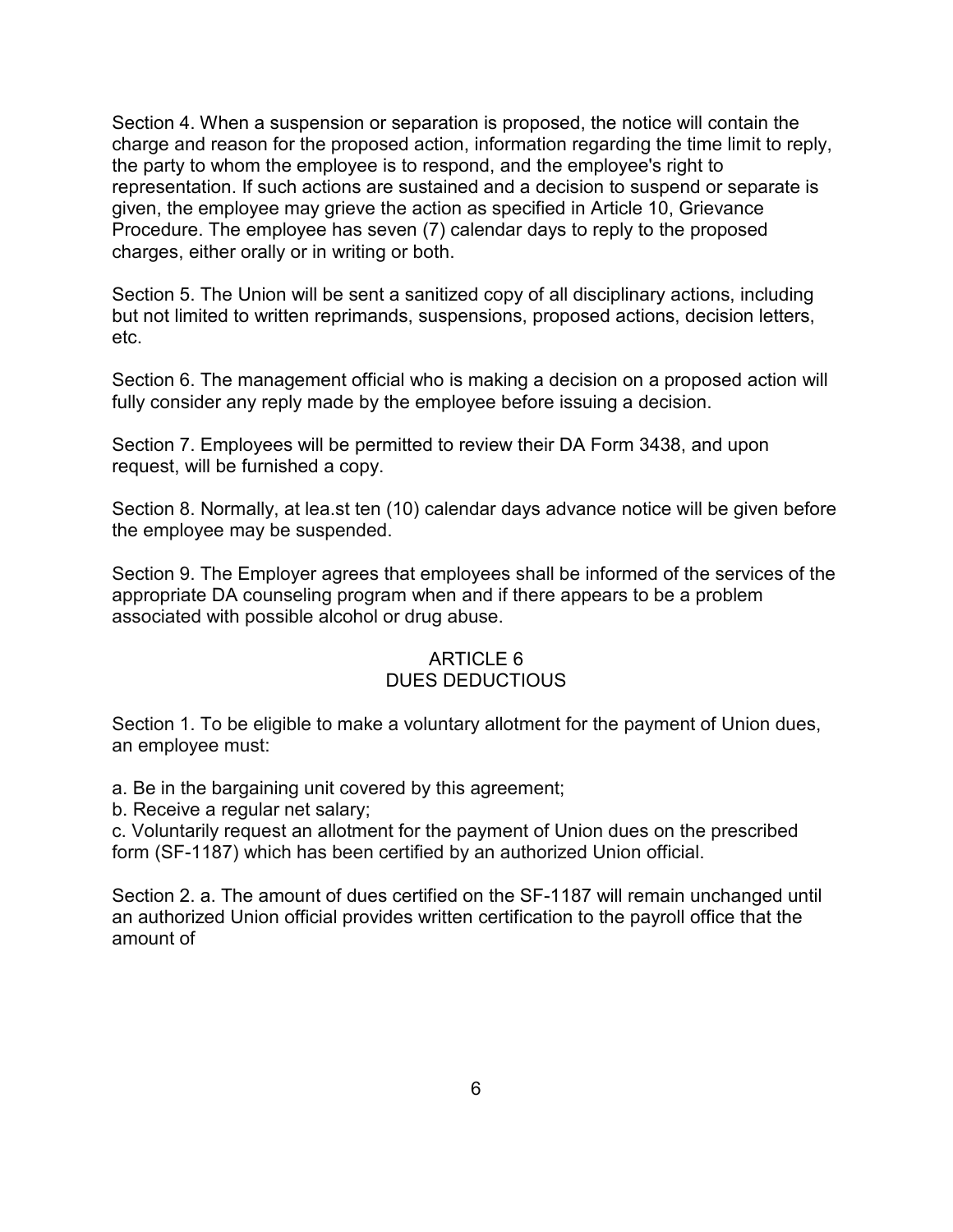dues has changed. A new SP-1187 will not be required.

b. Changes in the amount deducted for Union clues will be effective not later than ONE (1) full pay period following receipt by the payroll office of the Union's certification of changes in its dues.

Section 3. a. Dues allotment may be voluntarily revoked in accordance with 5 USC Section 7115(a), namely that "any such (dues) assignment may not be revoked for a period of one (1) year. The initial r-evocation period will be effective the first full pay period after an elapse of one (1) year. Therefore, an Employee's SF-1188 will be honored the first full pay period after September 1<sup>st</sup> each year.

b. Copies of any voluntary revocations will be forwarded to the Local Treasurer at the address on record, within five (5) working days of the date received in the payroll office. Revocation by employees shall be in duplicate, preferably on the SF-1188, and shall be forwarded by the NAF Personnel Division to the payroll office. A written request for dues allotment revocation which is otherwise in order and signed by the employee, will be accepted and acted upon even though not submitted on an SF-1188.

Section 4. The Union shall:

a. Inform and educate its members on the voluntary nature of dues allotment program, including conditions governing revocation of dues allotments.

b. Purchase and distribute the SF-1187's to its members.

c. Certify on the SF-1187 the amount of dues to be withheld each biweekly pay period.

d. Promptly forward completed SF-1187's through the MER Division, CPO to the servicing NAF payroll office.

e. Furnish written notice to the payroll office of the name and address of the Union official to whom dues withheld from employee's pay are to be transmitted.

f. Provide the payroll office written notification concerning:

(1) Changes in the amount of Union dues.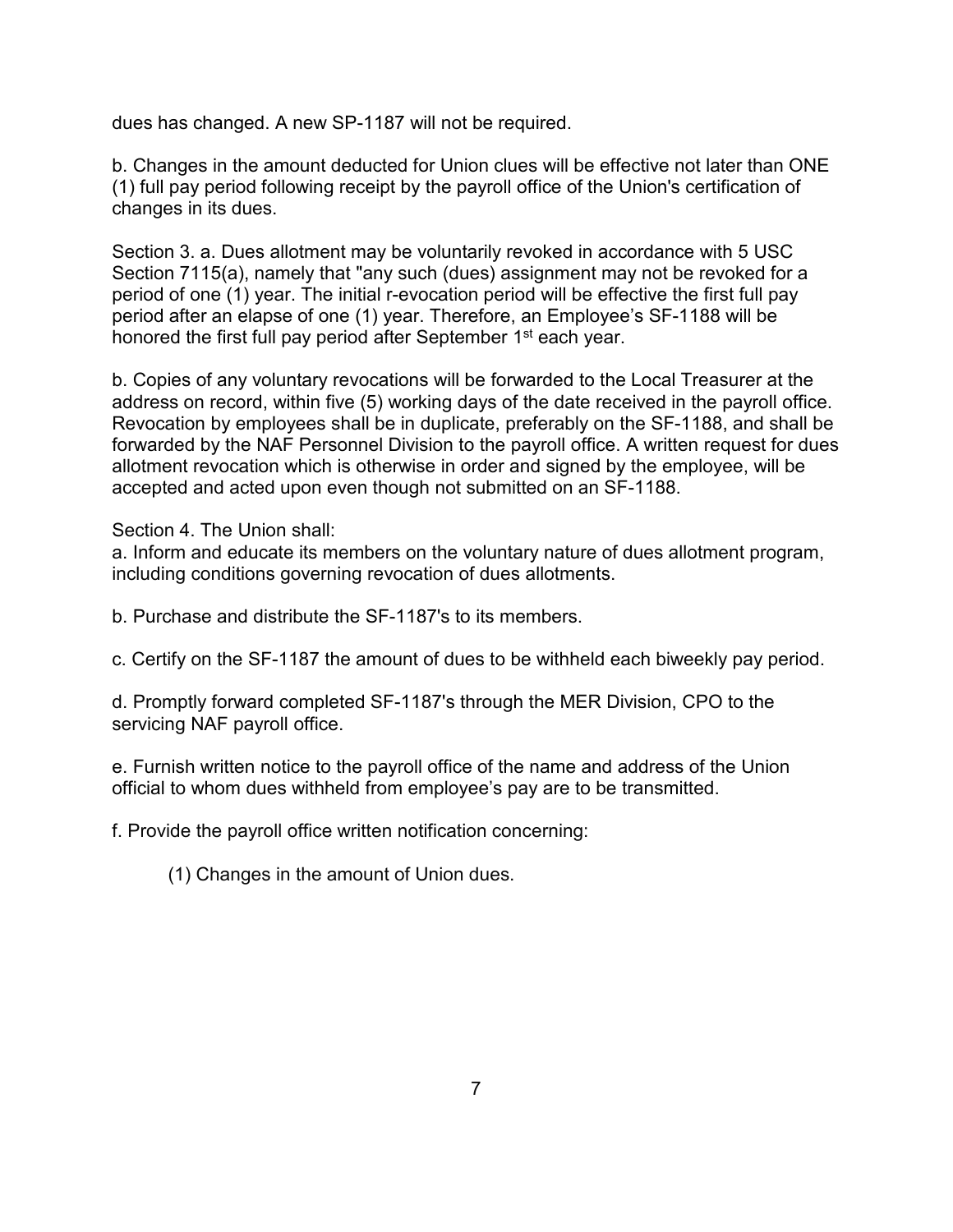(2) The name of any employee who has been suspended, expelled or ceased to be a member in good standing in the Union within ten (10) calendar days after the date of such determination.

(3) Changes in the address of the Treasurer, Local 1052, AFGE to whom dues withheld from employees are to be sent.

Section 5. The Employer shall:

a. Purchase SF-1188's and have them available for employees at the Civilian Personnel Office.

b. Forward a copy of the SF-1188 to the Treasurer of Local 1052, within ten (10) calendar days of receipt.

Section 6. It is agreed that the following procedures shall govern the voluntary allotment of dues:

a. Withholding of Dues:

(1) Upon receipt of a properly completed SF-1187, the payroll office shall arrange to withhold Union dues in accordance with procedures by which employees are regularly compensated.

 $(2)$   $\cdot$  The dues deduction shall be effective not later than one (1) full pay period following receipt of the SF-1187 by the payroll office.

b. Remittance of Dues.

(1) The payroll office shall remit, by check, the dues withheld after each pay period for which deductions are made. Checks for the payment shall be made payable to and forwarded to: Treasurer, of Local 1052, AFGE at the address of record.

(2) The remittance checks shall be accompanied by the Union Dues Deduction Report, which will contain the following information:

(a) Identification of the payroll office reporting the data and the Union Local to receive the dues.

(b) Pay period ending date.

(c) The name of each member whose dues were forwarded to the Union and the amount of dues withheld.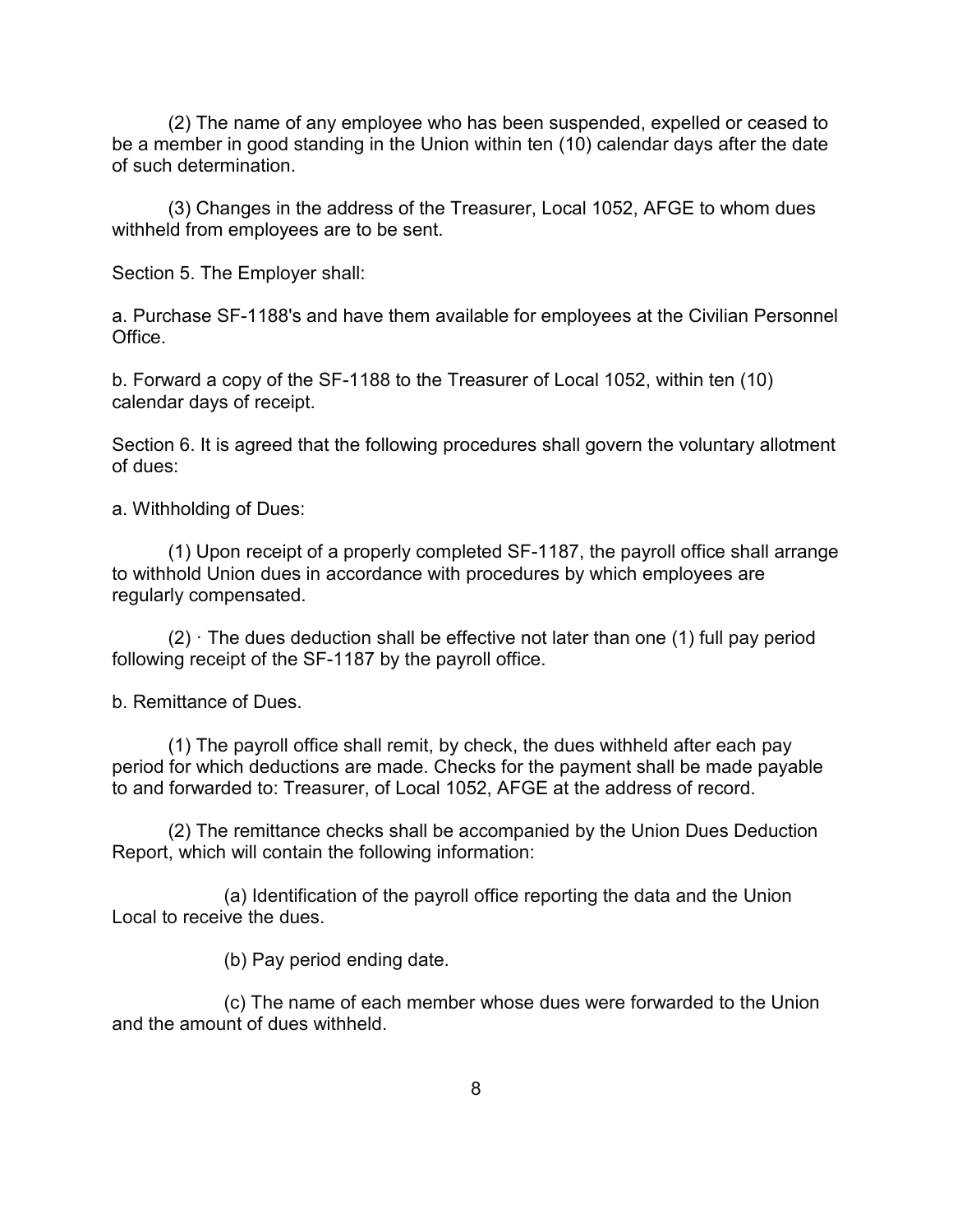(d) The gross amount deducted and the amount remitted to the Union

local.

(3) Checks will be mailed to the Union within fourteen (14) calendar days following the close of the pay period.

# ARTICLE 7 EMPLOYEE RIGHTS

Section 1. The Employer and the Union agree that each employee in the unit has the right, freely and without fear of penalty or reprisal, to form, join or assist a labor organization or to refrain from such activity, and each employee shall be protected in the exercise of such right. Except as otherwise expressly provided in the Civil Service Reform Act, this right includes the right to act for a labor organization, to present the views of the labor organization to heads of agencies and other officials of the executive branch of the Government, the Congress, or other appropriate authorities. This right does not authorize participation in the management of a labor organization or act as a representative of such an organization by an employee when the participation or activity would result in a conflict or apparent conflict of interest or otherwise be incompatible with the law or regulation.

Section 2. The Employer will assure that management officials are apprised of the rights described in Section 1, and that interference, restraint, coercion, or discrimination is not practiced within the unit to encourage or discourage membership in a labor organization. The Union will assure that employees in the unit are apprised of the rights described in Section 1.

Section 3. Any employee has the right, regardless of Union membership to bring matters of personal concern to the attention of appropriate officials, including Congress, in accordance with applicable laws, rules, regulations, or established policies;' and to represent himself/herself, or to choose an attorney or another representative of his/her own choosing in an appellate action. When the negotiated grievance procedure is utilized, the employee or group of employees presenting the grievance may be represented only by the Union; however, an employee or group of employees may present a grievance to the Employer in their own behalf as long as the Union has been given an opportunity to be present at the grievance proceeding.

Section 4. Employees shall not be required to become or to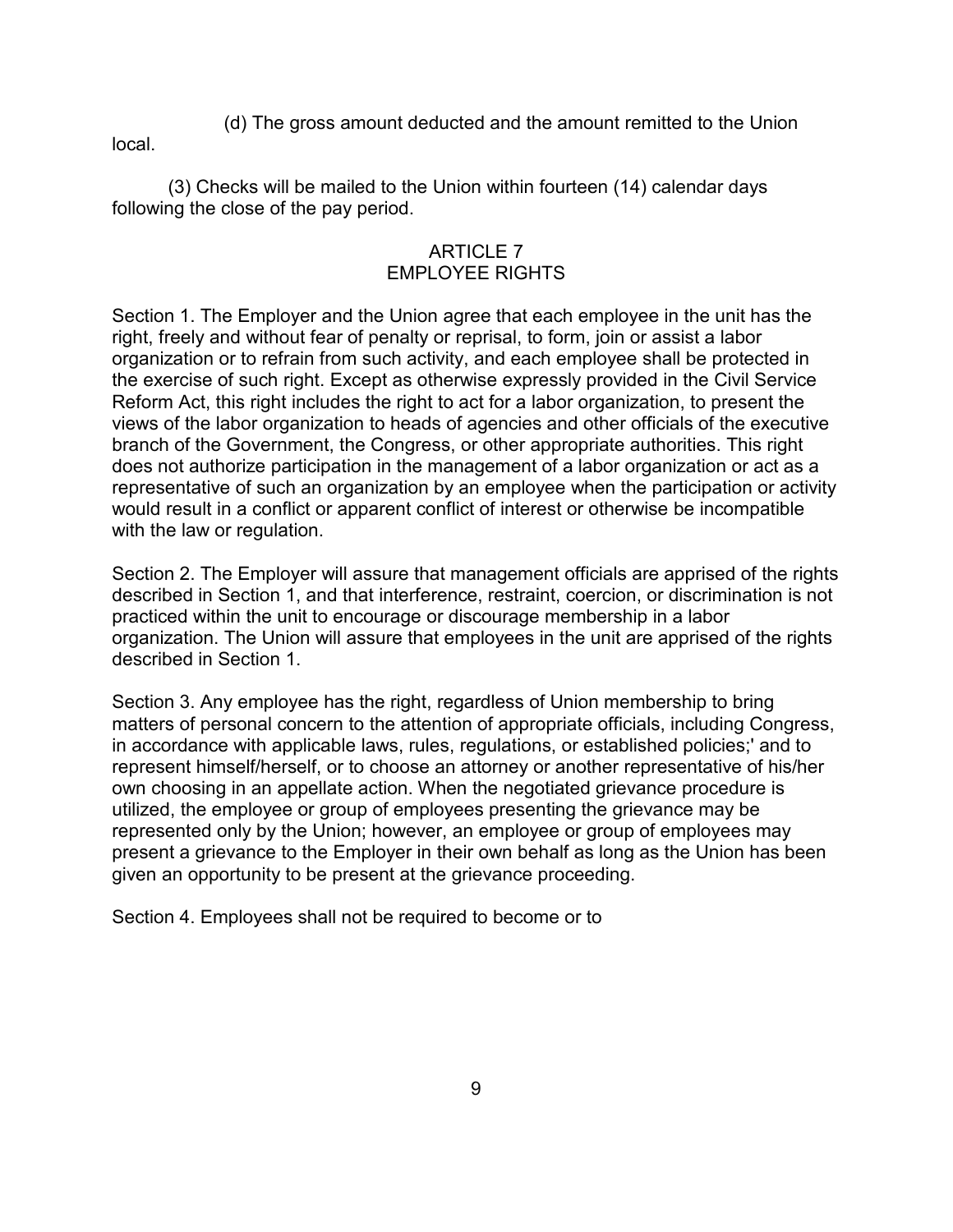remain a member of labor organization, or to pay money to the organization except pursuant to a voluntary written authorization by an employee for the payment of dues through payroll deductions, or by cash to the Union.

Section 5. An employee will be allowed reasonable and necessary official time to seek aid and advice from the Union and/or steward concerning any work-related problem, complaint, grievance, appeal, etc., as well as ·to prepare said grievance, appeal, EEO complaint, etc.

Section *6.* An employee desiring to leave his/her duties to secure advice and assistance of the Union and/or steward will obtain his/her supervisor's permission before doing so. If the supervisor cannot release the employee at that time, the employee will be advised of the time he/she can be released from duty, Section 7. Employees have the right to conduct their private lives as they desire; however, should the employee's conduct reflect negatively on the efficiency of the Employer, that behavior will be of concern to the Employer. In performing official duties, employee conduct will be guided by the Code of Conduct for Government Employees.

Section 8. a. For any document that an employee is required to sign, upon request, the employee will be given a full explanation. If the employee still does not understand it, he/she may request Union representation before signing it.

b. If an employee refuses to sign for a disciplinary action, adverse action or performance document, no action of any kind will be taken against him/her for refusing to sign the document.

Section 9. The parties agree that employees should present their work-related problems to the lowest level supervisor able to deal with the problem. However, an employee has the right to communicate with a Union representative, EEO Counselor, or other Employer official regarding personal concerns. When an employee seeks a meeting with one of the above officials or representatives, the employee shall request to be excused from official duties by the immediate supervisor and shall provide the supervisor with the meeting's location and approximate duration. No action will be taken against the employee for requesting this meeting.

Section 10. Excluding medical and security records, employees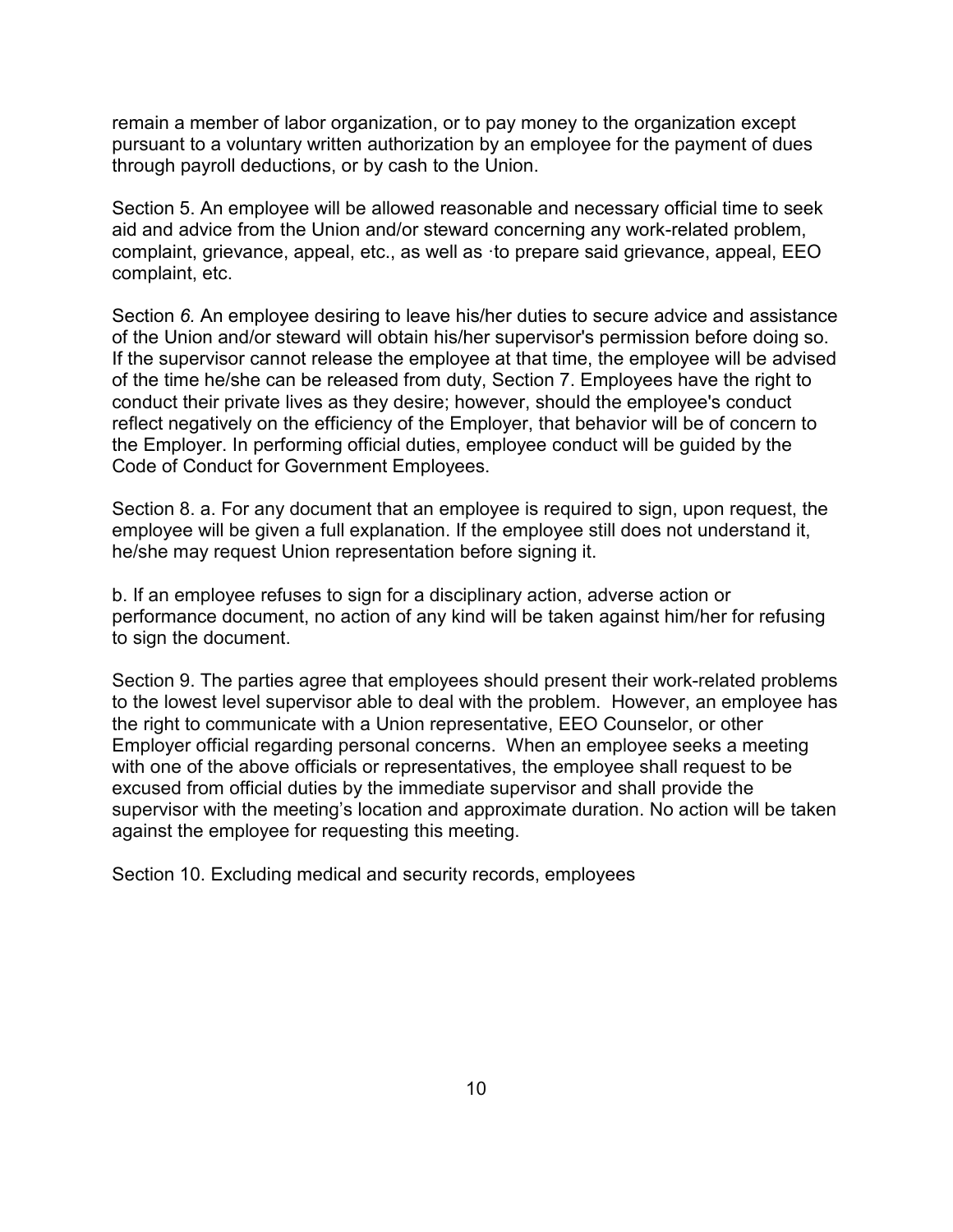will be informed when documents that may have an adverse effect on the employee are placed in a formal Employer records system by the activity. Supervisors may keep private notes (for their eyes only) on employees to prevent errors arising from memory alone; employees will be informed that notes are being kept.

Section 11. Whenever an employee reasonably believes that a formal discussion 'between management/supervisor and the employee could lead to disciplinary action, the employee may ask for a Union representative. The meeting will cease until the representative is afforded an opportunity to be present.

#### ARTICLE 8 EQUAL EMPLOYMENT OPPORTUNITY

Section 1. The Employer and the Union will cooperate in providing equal opportunity for all persons in every aspect of employment without regard to race, color, religion, sex, age, national origin, or mental or physical handicap.

Section 2. The Union may submit nominees for positions of Equal Opportunity (EEO) Counselors. The Employer agrees to consider such nominees along with all other individuals nominated, but retains the right of final selection.

Section 3. Upon the development or updating of the Employer's Affirmative Action Plan, the Employer will solicit the Union's views and recommendations regarding situations involving EEO requiring correction and improvement for inclusion in the plan. The Employer will give full consideration to such suggestions submitted by the Union when received by the established deadline.

Section 4. It is agreed that the current Affirmative Action Plan will be available to the bargaining unit. The Plan or a notice of where the Plan may be obtained will be posted at a location readily available to bargaining unit- employees.

Section 5. The Union agrees to support the Employer's EEO Program and will bring to the Employer's attention information on any practices pertaining to civilian employees in the unit which they believe are discriminatory. Such information shall be advisory in nature and will be submitted in writing.

Section 6. It is agreed that the Union may nominate, in writing, one representative to serve on an EEO Committee who meets the established criteria for all other members. The represei1tative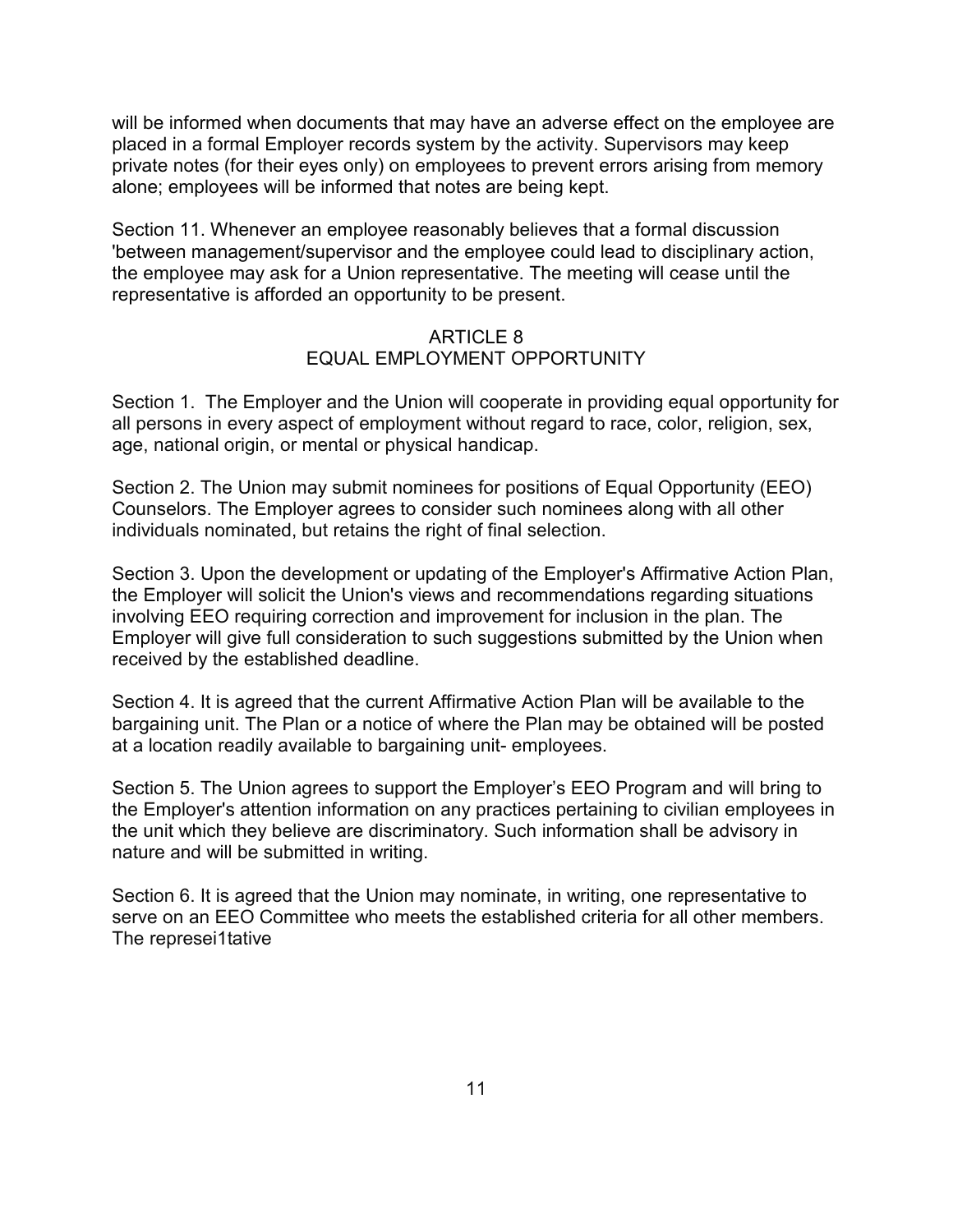will demonstrate commitment to the EEO Program and regularly attend meetings when scheduled.

Section 7. The Employer will, upon request, provide to the Union, on a quarterly basis, statistical information regarding precomplaint counseling activities and complaint processing relating to the bargaining unit.

Section 8. Any allegations of discrimination are subject to the grievance procedure of the statutory appeals procedure only after the complainant has exhausted his/her rights under the Fort Belvoir informal counseling procedure.

# ARTICLE 9 **GLOSSARY**

| Agreement              | <b>Collective Bargaining Agreement</b>                                                                                                                              |
|------------------------|---------------------------------------------------------------------------------------------------------------------------------------------------------------------|
| All, any               | Such absolute terms refer to employees in the<br>bargaining unit unless otherwise specified. Example<br>"all" vacancies mean vacancies in t the bargaining<br>unit. |
| Arbitration            | Negotiated procedure for settling disputes in<br>Accordance with Article 2                                                                                          |
| Award                  | A form of recognition which is monetary, written or<br>both.                                                                                                        |
| <b>AWOL</b>            | Any absence from duty which was not authorized<br>And for which leave must be denied.                                                                               |
| <b>Bargaining Unit</b> | As defined by Article 1, Section 2.                                                                                                                                 |
| Contract (Labor)       | <b>Collective Bargaining Agreement.</b>                                                                                                                             |
| Counsel/Counseling     | A discussion between the supervisor and employee.                                                                                                                   |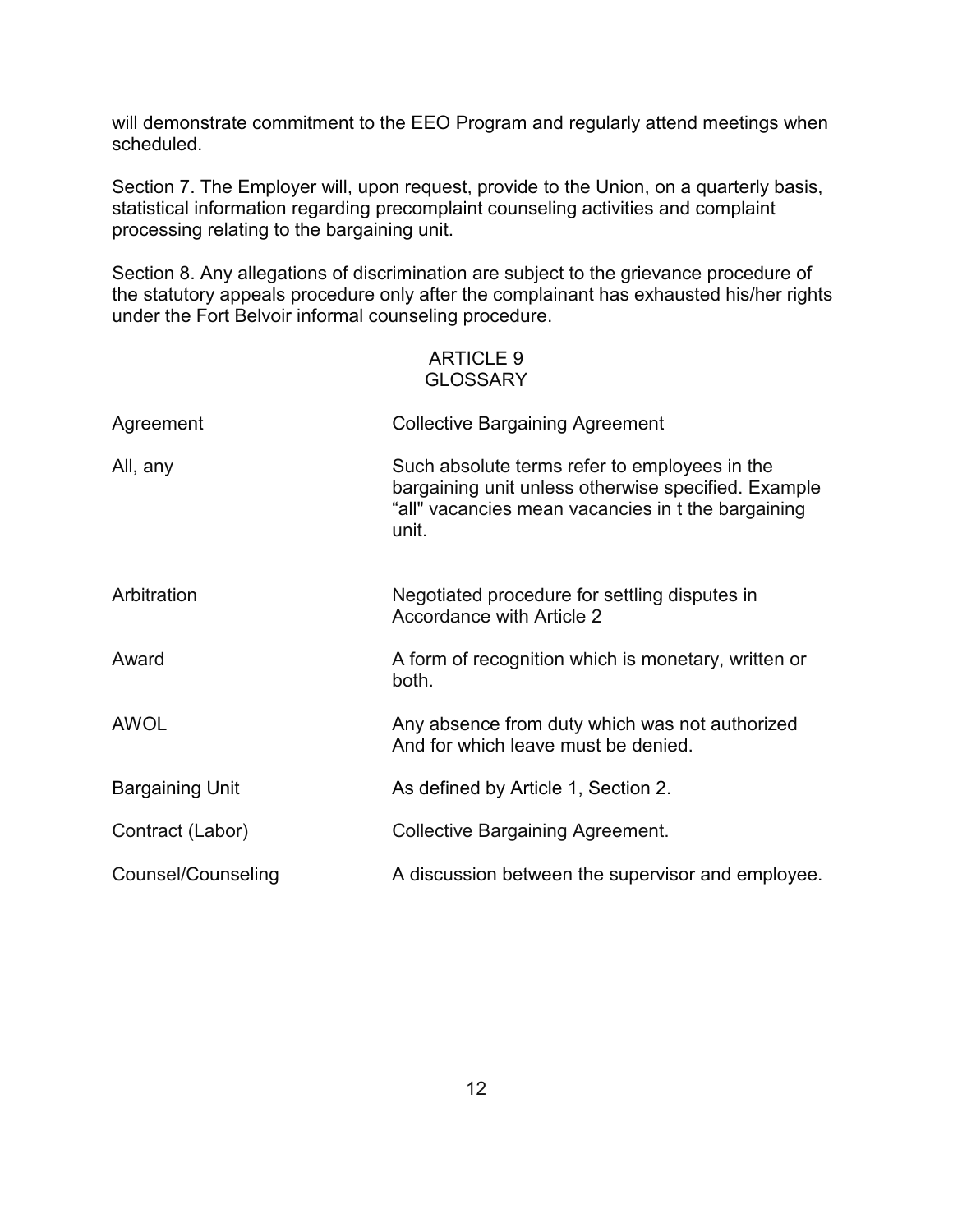|                                                                 | Normally one-on-one, in which the issue(s)/<br>Problem(s) and the action needed or expected to get<br>The desired results or achievement are identified.                                        |
|-----------------------------------------------------------------|-------------------------------------------------------------------------------------------------------------------------------------------------------------------------------------------------|
| <b>Critical Element, Critical</b><br><b>Performance Element</b> | Each major duty that is essential to successful<br>performance.                                                                                                                                 |
| <b>Exclusive Recognition</b>                                    | The bargaining unit as defined in Article 1, Section 2.                                                                                                                                         |
| Flexitime                                                       | The system whereby an employee may choose<br>his/her starting/quitting time on a daily basis. Time<br>worked must equal at least 80 hours per pay period<br>for regular employees.              |
| Grievance                                                       | As defined by Article 10, Section 2.                                                                                                                                                            |
| Impertinence                                                    | A variety of behaviors that are not within proper<br>bounds.                                                                                                                                    |
| <b>Injury Compensation</b>                                      | The pay (compensation) and cost of medical care<br>provided to civilian employees for personal injuries<br>sustained while in a duty status or due to diseases<br>relating to their employment. |
| Insubordination                                                 | Refusal to obey orders.                                                                                                                                                                         |
| <b>Internal Union Business</b>                                  | As defined in Article 20, Section 7.                                                                                                                                                            |
| <b>Liberal Leave</b>                                            | Employees may request annual leave without seeking<br>advance approval for the leave.                                                                                                           |
| <b>LWOP</b>                                                     | Leave-Without-Pay – A temporary status of absence<br>form duty which may granted on request of an<br>employee, for which no pay is received.                                                    |
| <b>MER</b>                                                      | <b>Management-Employee Relations</b>                                                                                                                                                            |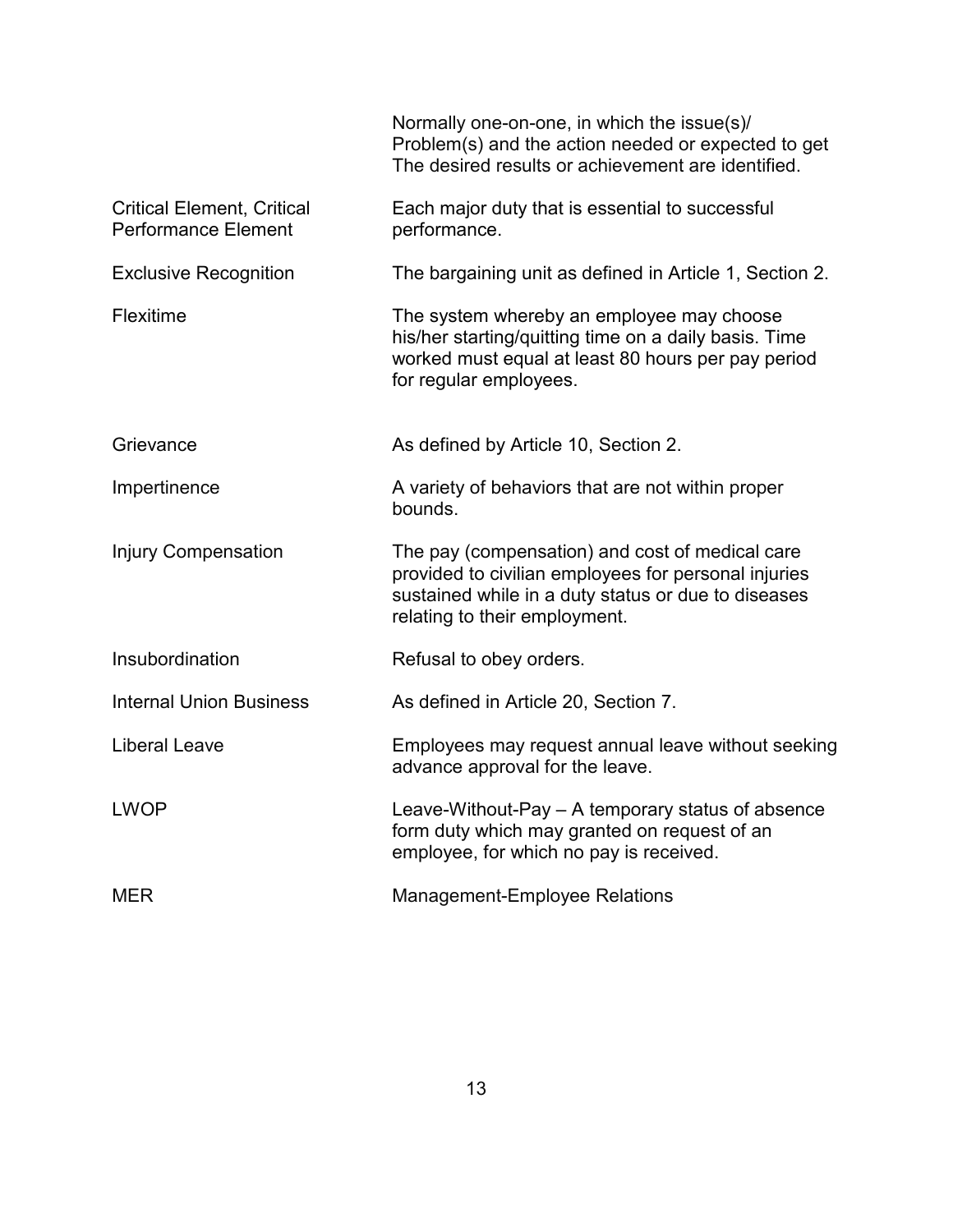|                                            | Division of the Civilian Personnel Office.                                                                                                                                                                                                                                                                                                                                                |
|--------------------------------------------|-------------------------------------------------------------------------------------------------------------------------------------------------------------------------------------------------------------------------------------------------------------------------------------------------------------------------------------------------------------------------------------------|
| Negotiate                                  | To bargain in good faith by all parties.                                                                                                                                                                                                                                                                                                                                                  |
| <b>Official Time</b>                       | Time counted toward the work day without charge to<br>leave or loss of pay                                                                                                                                                                                                                                                                                                                |
| <b>Other Duties as Assigned</b>            | A mandatory, unnumbered paragraph on all General<br>Schedule, Federal Wage System, and NAF position<br>descriptions which is used to make clear that the<br>content of the position description does not prevent a<br>supervisor from adding or changing recorded major<br>duties.                                                                                                        |
| Reasonable and/or<br><b>Necessary Time</b> | The amount time that is reasonably necessary to<br>accomplish the task for which the time is requested.                                                                                                                                                                                                                                                                                   |
| Resignation                                | Separation at an employee's request.                                                                                                                                                                                                                                                                                                                                                      |
| <b>RIF</b>                                 | <b>Reduction-in-Force</b>                                                                                                                                                                                                                                                                                                                                                                 |
| Supervisor                                 | An individual having authority to hire, direct, assign,<br>promote, reward, transfer, furlough, lay off, recall,<br>suspend, discipline, or remove employees; to adjust<br>their grievances, or to effectively recommend such<br>action, if the exercise of the authority is not merely<br>routine or clerical in nature but requires the consistent<br>exercise of independent judgment. |
| Union                                      | Local 1052, American Federation of Government<br>Employees (AFGE)                                                                                                                                                                                                                                                                                                                         |
| <b>Union Officer</b>                       | An elected official of the                                                                                                                                                                                                                                                                                                                                                                |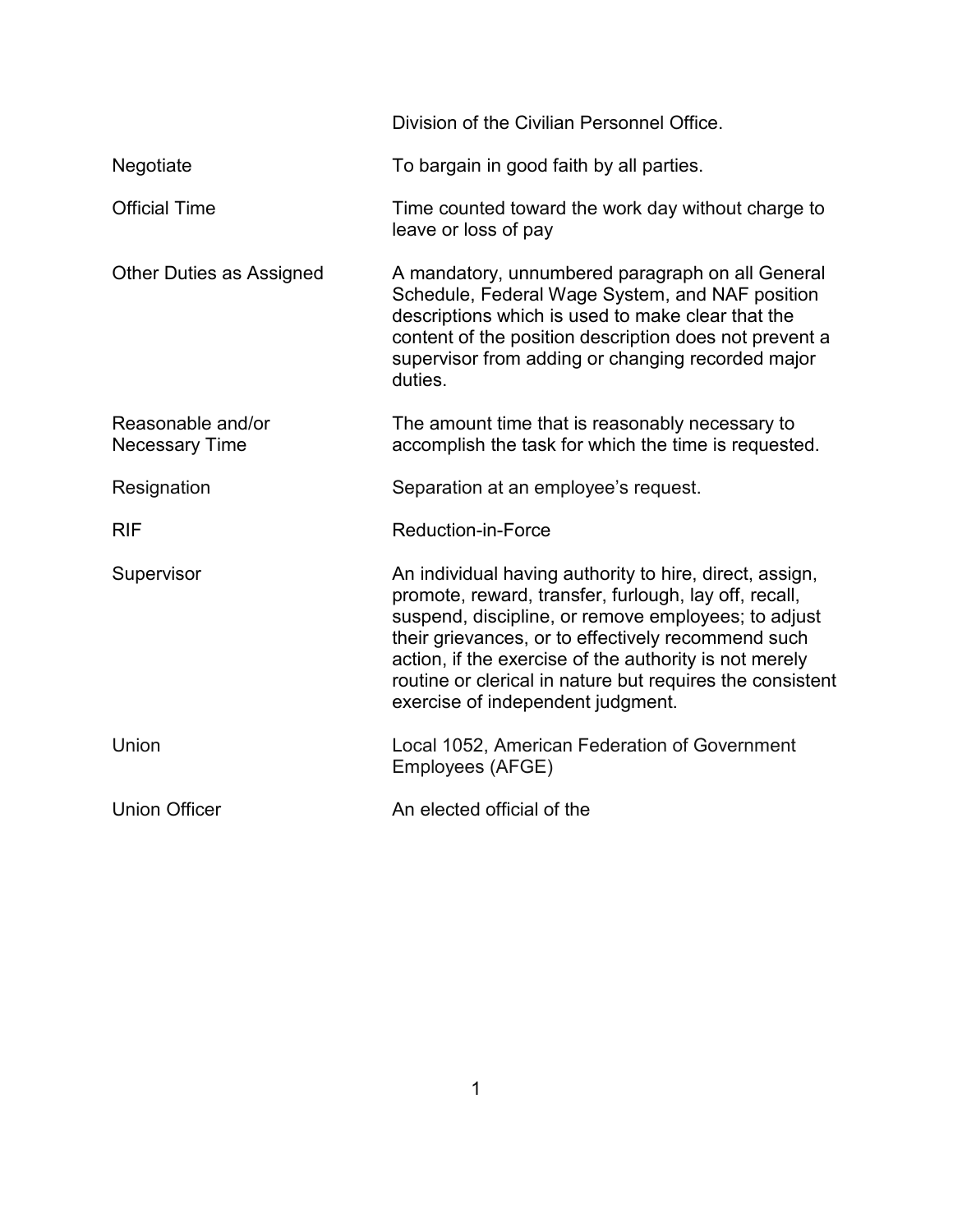|                                        | Union, or appointed pending election (e.g., the<br>President, Vice-President, Secretary-Treasurer) as<br>opposed to the stewards who are appointed. |
|----------------------------------------|-----------------------------------------------------------------------------------------------------------------------------------------------------|
| <b>Union Spokesperson</b>              | The Union President, Secretary-Treasurer, or<br>Designee                                                                                            |
| <b>Union Representative</b>            | Elected officers, appointed stewards, or designated<br>Representatives                                                                              |
| <b>Valid Complaint</b>                 | An expression of dissatisfaction which is justified.                                                                                                |
| <b>Working Days</b><br>(For Grievance) | Monday through Friday – excluding holidays.                                                                                                         |

### ARTICLE 10 GRIEVANCE PROCEDURES

Section 1. The purpose of this article is to provide a mutually acceptable method for- p1'l o1r1pt and equitable settlement of all grievances.

Section 2. A grievance means any complaint:

- a. By an employee concerning any matter relating to the employment of the employee;
- b. By the Union concerning any matters; relating to the employment of an employee; or
- c. By an employee, the Union, or the Employer concerning:
	- (1) The effect or interpretation of a claim of breath of the agreement.
	- (2) Any claimed violation, misinterpretation, or misapplication of any law, rule, regulation, or policy affecting conditions of employment.
- d. Except it shall not include a grievance concerning:
	- (1) Any claimed violation relating to political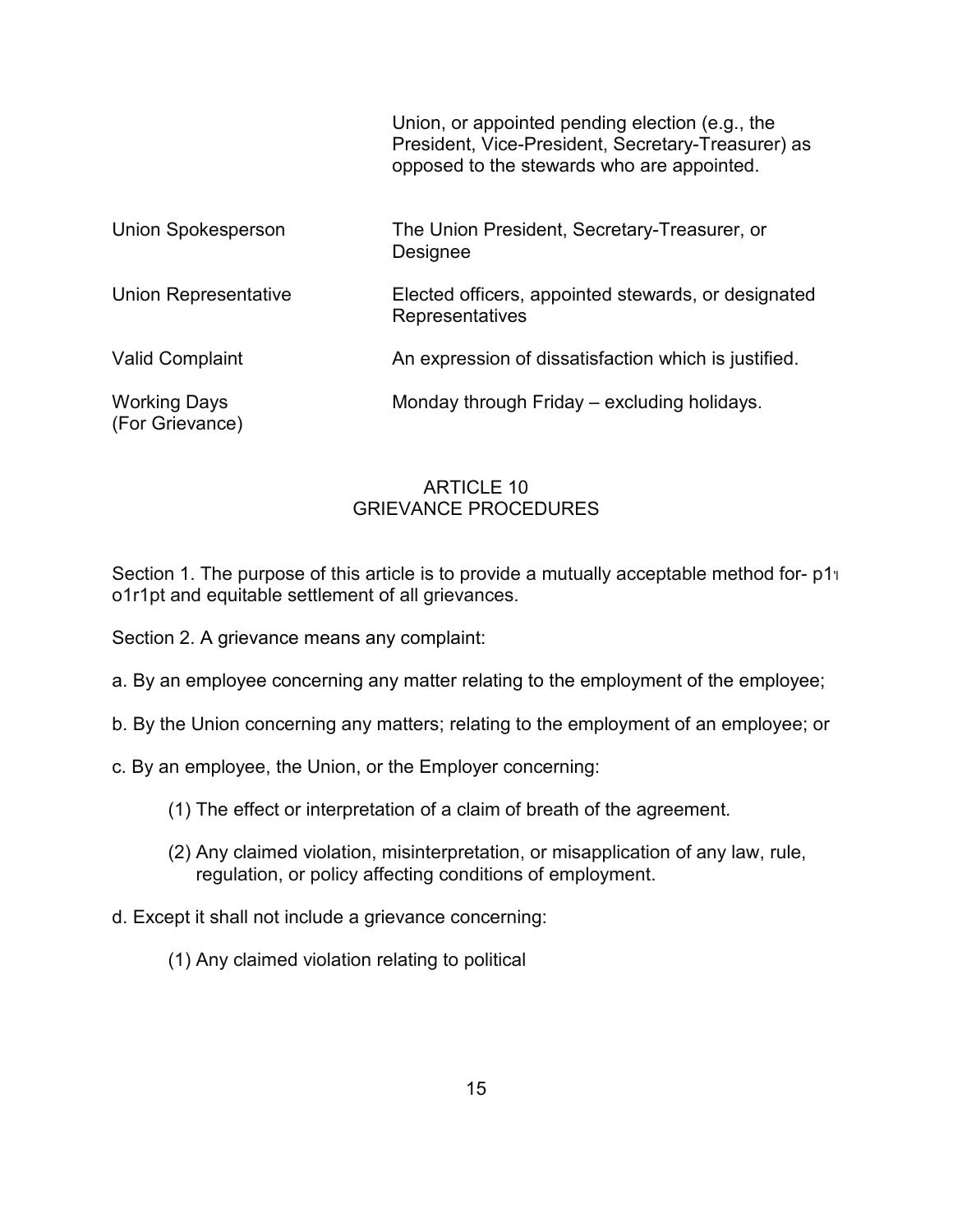activities.

(2) Retirement, life insurance, or health insurance.

(3) A suspension or removal under 7532 of Title VII.

(4) Any examination, certification or appointment.

(5) The classification of any position which does not result in the reduction-ingrade or- pay of an employee.

(6) Termination of a temporary promotion within either the maximum period and return of the employee to the position from which promoted or reassignment to a position that is not at a lower grade or level than the position from which temporarily promoted.

(7) The nonadoption of a suggestion or disapproval of a quality salary increase, performance award, or other kind of honorary or discretionary award.

(8) A warning or notice of an action, which if effected, would then be 5l"ievable under this agreement.

(9) Termination of probationary employees or of" temporary employees with a definite time 1 imitation, term employees, or annuitants on' or before the expiratio11 date of appointment.

(10) Allegations of mismanagement, when no form of personal relief to the employee is appropriate rating.

(11) Advance warning of an unsatisfactory performance.

Section 3. Representatives and employees will be granted reasonable and necessary official time to receive, investigate, prepare and present a complaint, grievance, appeal, etc. This time will granted in accordance with Article 20, Section 6.

Section 4. This negotiated procedure shall be the exclusive procedure available to the employees in the bargaining unit and/or the Union for resolving grievances. Only the Union will represent employees under this grievance procedure, however, the grievant may represent himself/herself. If an employee presents a grievance without Union representation directly to the Employer, the Union has the right and will be accorded the opportunity to be present during the grievance proceedings.

Section 5. In the event either party should declare a grievance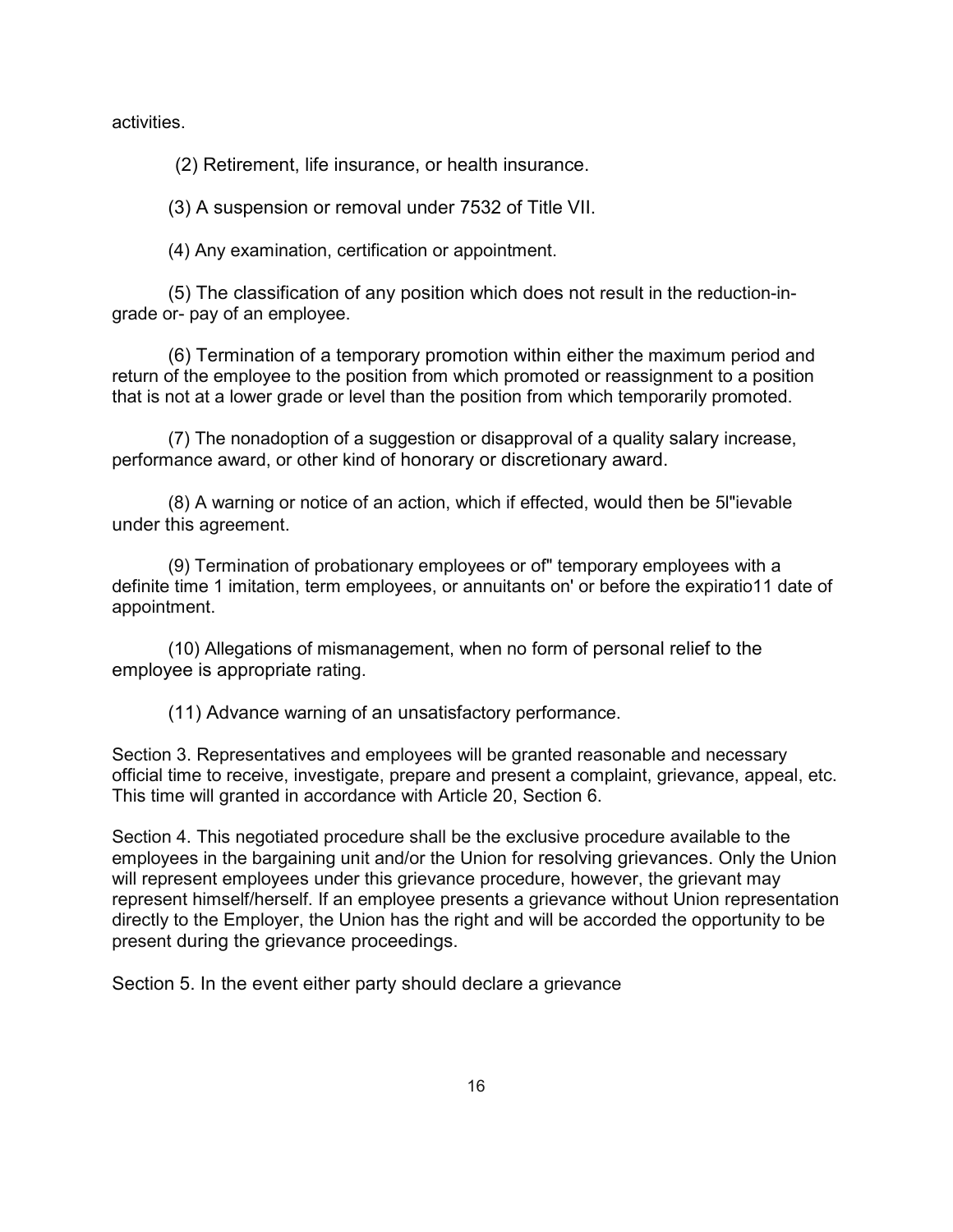nongrievable or nonarbitrable, the original grievance shall be considered amended to include this issue. The Employer agrees to raise any question of grievability or arbitrability of a grievance prior to the time limit for the written answer in Step 3 of Section 8. All disputes of grievability or arbitrability shall be referred to arbitration as a threshold issue in the related grievance.

Section 6. Most grievances arise from misunderstandings or disputes which can be settled promptly and satisfactorily on an informal basis at the immediate supervisory level. The Employer and the Union agree that every effort will be made by management and the aggrieved parties to settle grievances at the lowest possible level. Inasmuch as dissatisfactions and disagreements arise occasionally among people in any work situation, the filing of a grievance shall not be construed as reflecting unfavorably on an employee's good standing, his/her performance, or his/her loyalty or desirability to the organization. Furthermore, the filing of a grievance will not reflect unfavorably on the quality of supervision or on the general management of the organization.

Section 7: The parties agree that any complaint initiated by a Bargaining Unit employee, in which a proposal notice was issued and a chance to reply provided such as a separation for cause, demotion for performance or disciplinary reasons, or a suspension, shall be presented, in writing, at the Step 2 level to the appropriate Division Chief having authority to deal with the issue in dispute within fifteen (15) working days of the effective date of the action, or, when the employee became aware of it.

Section 8. When there is an individual or group grievance to be resolved, the following procedures will apply:

a. Step 1. Any grievance shall first be taken up orally by the concerned employee, and/or Union representative, with the appropriate Employer representative who has the authority to settle the matter. Grievances must be presented within fifteen (15) working days from the date the employee or Union became formally aware of the matter giving rise to the grievance, or the effective date of the action. When a complaint is made under this section, the supervisor will be informed that it is a grievance, and what article of the contract, regulations, or law have been violated, misinterpreted or misapplied. The supervisor' will give the Union and the employee his/her answer in writing within ten (10) working days of the final meeting with the original to the Union and a copy to the employee at the same time.

b. Step 2. If the matter is not satisfactorily settled at Step 1, the employee and/or Union representative may within eight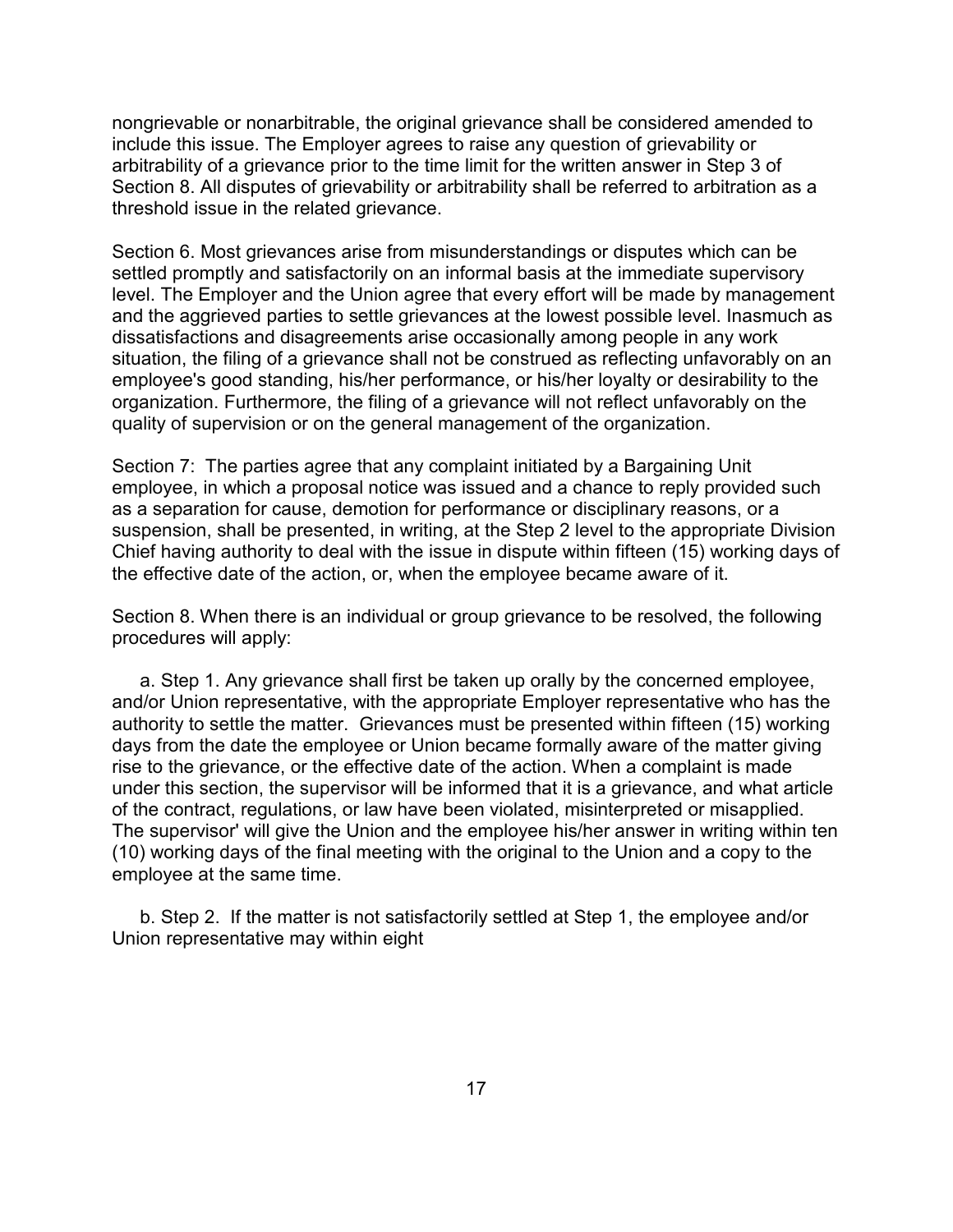(8) working days submit the matter, in writing, to the appropriate Directorate level official. The Employer representative will make arrangements to meet with the Union representative and any aggrieved employees within eight (8) working days after receipt of the grievance. The official who hears the grievance shall give the Union representative and the employee a written answer within ten (10) working days after the final meeting. The following information is required to be submitted by the grievant:

- (1) The nature of the grievance.
- (2) Date of occurrence.
- (3) Remedial action requested.
- (4) Name and telephone number of the grievant's representative, if any.

(5) The date, grievant's name, telephone number, and signature of the representative and/or grievant.

c. Step 3. If the grievance is not settled at Step 2, the grievant and/or Union representative, may within eight (8) working days forward the grievance through the MER Division of the Civilian Personnel Office to the Commander or designee/for further consideration. The Commander, or designee will review the grievance and will make arrangement within eight (8) working days to meet with the grievant and the Union representative. A written answer will be furnished the Union and the grievant within ten (10) working days after the final meeting.

Section 9. Employer/Union Grievances. Grievances by the Employer or the Union under this agreement will be processed as follows:

a. The grievance must be submitted in writing within twenty-one (21) workdays of the date of the occurrence of the event which gave rise to the grievance or the date the aggrieved party became aware of the event. Union Grievance will be filed with the Commander through the MER Division of the Civilian Personnel Office. Grievances filed by the Employer will be addressed to the President, Local 1052, AFGE. The written grievance from either party will contain the following information:

- (1) A statement of the grievance.
- (2) Date of the occurrence or awareness of the occurrence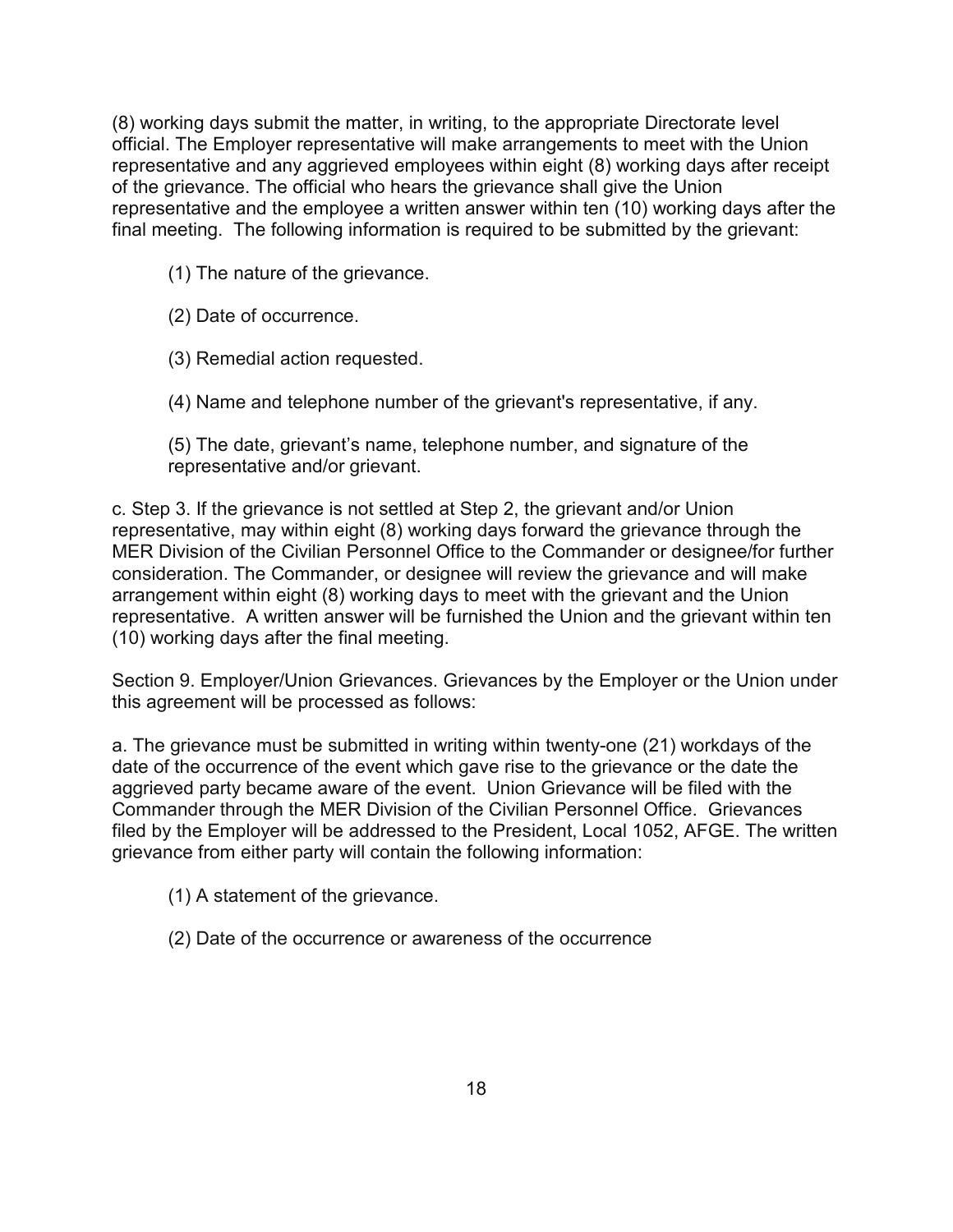(3) Citation of the Article and Section of the contract involved, if applicable and/or other specifics, as stated in Section 2.

(4) Identify corrective action sought.

b. Upon receipt of a grievance, the Union President or designee, and the Commander or designee, will meet at a mutually agreed upon time to discuss the grievance. Action will be taken to arrange a meeting within fifteen (15) workdays after receipt of the grievance.

c. The party against whom the grievance is filed will render a written decision to the aggrieved party within fifteen (15) workdays after conclusion of the final grievance meeting.

d. If the decision rendered is not acceptable to the Union/Employer, arbitration may be evoked under the provisions of Article 2 of this agreement.

Section 10. a. Time frames referenced in this article may be extended at the request of either party, by mutual consent. Verbal requests will be confirmed in writing.

b. If the Employer does not respond within the time limits, the grievance may be elevated to the next step.

c. Failure of the Union or grievant to observe the stated or extended time limits shall constitute withdrawal of the grievance.

# ARTICLE 11

### HEALTH & SAFETY

Section 1. The Employer has the responsibility to furnish bargaining unit employees places and conditions of employment that are safe from undue job hazard. If and when such conditions are recognized, the Employer will take appropriate action to correct the situation, including reassignment of employees, if appropriate, as determined by the Safety Office.

Section 2. The Employer agrees to provide first aid treatment for injury and/or illness or obtain emergency first aid assistance if it becomes necessary during working hours.

Section 3. All accidents shall be processed in accordance with applicable regulations. When notified of an on-the-job injury, the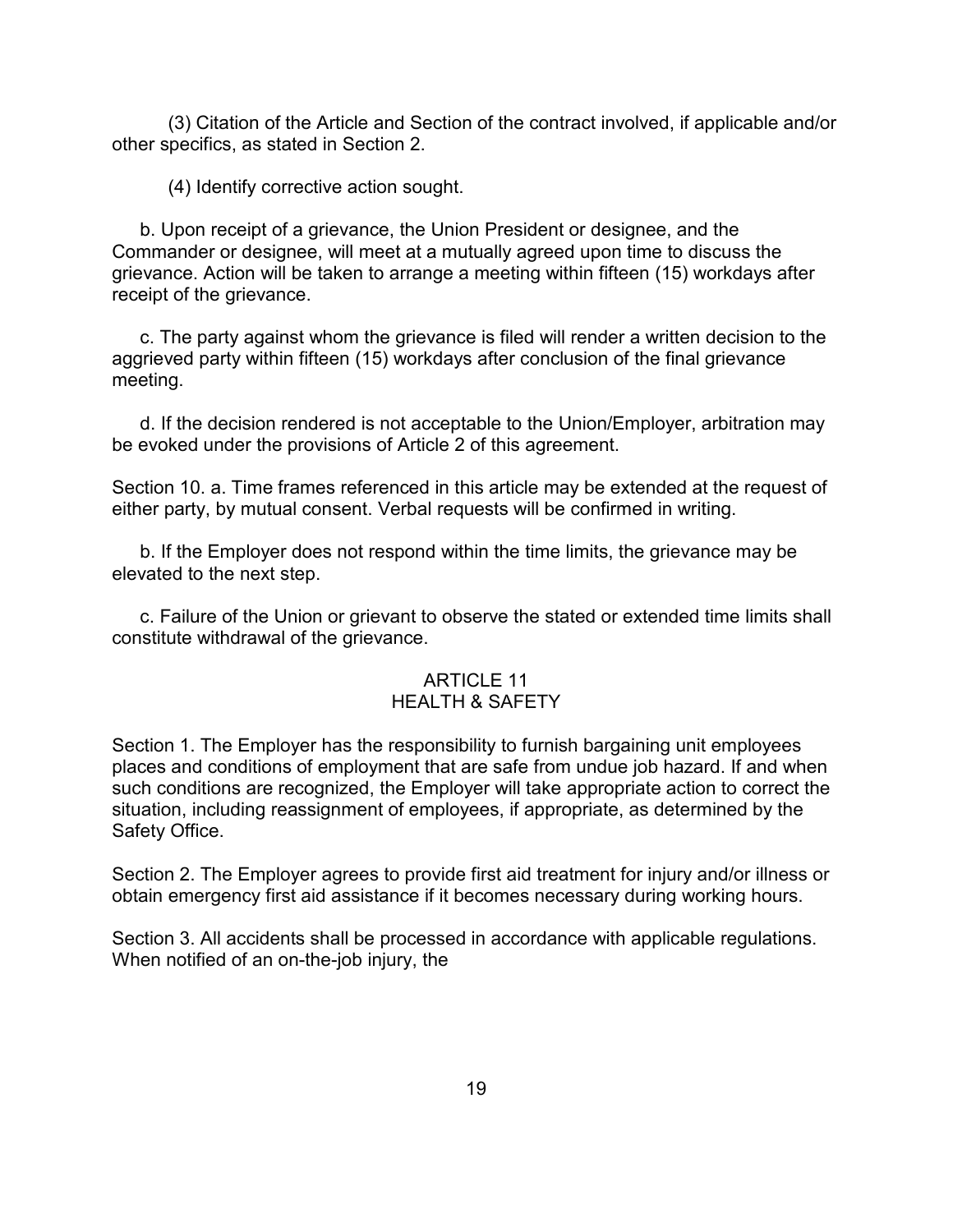Employer will provide the LS 202 (Employer's First Report of Injury) and claim tor Continuation-of-Pay (COP) to the employee or designee and will complete the LS 202 form after receipt of pertinent information from the employee. The LS-1 (Request for Examination or Treatment) will be provided to the employee upon notification of illness or injury.

Section 4. The Employer will provide information on the Workers Compensation. Program (OWCP) to unit employees and the Union, annually and as updated.

Section 5. Employees will immediately report unsafe or .unhealthy conditions to the supervisor in the area involved or the Safety Office, without fear of reprisal. Employees will actively participate in the Safety Program by attending safety and health seminars, training classes, and meetings as directed by their supervisors.

Section 6. Employees shall be furnished, at no cost to them, protective clothing and equipment in accordance with pertinent regulations. Employees shall wear appropriate protective apparel as necessary and as ordered by their supervisor for the task to be performed and risk involved, including but not limited to, hard hats, safety shoes, protective clothing, gloves, eye protection; hearing protection, respiratory protection and/or other special equipment as required for safety and health reasons. Employees who deliberately or repeatedly fail to follow safety rules, including the wearing of safety clothing and equipment, may be subject to disciplinary action.

Section 7. The parties agree that an employee making a written request for reassignment, or temporary assignment to light duty work, for job-related illness or injury is entitled to consideration of the request.

a. Requests will be in writing and will be accompanied by medical certification stating the employee has specific physical limitations and the length of time it is anticipated that the· employee will be incapacitated. The employee will also submit a written medical release authorizing the physician to provide the Employer with additional medical information should it become necessary.

b. If the Employer determines that reassignment or temporary assignment to light duty work is not warranted or not possible, the Employer will give a written reply to the employee.

Section 8. Vehicles, furniture and equipment will be functional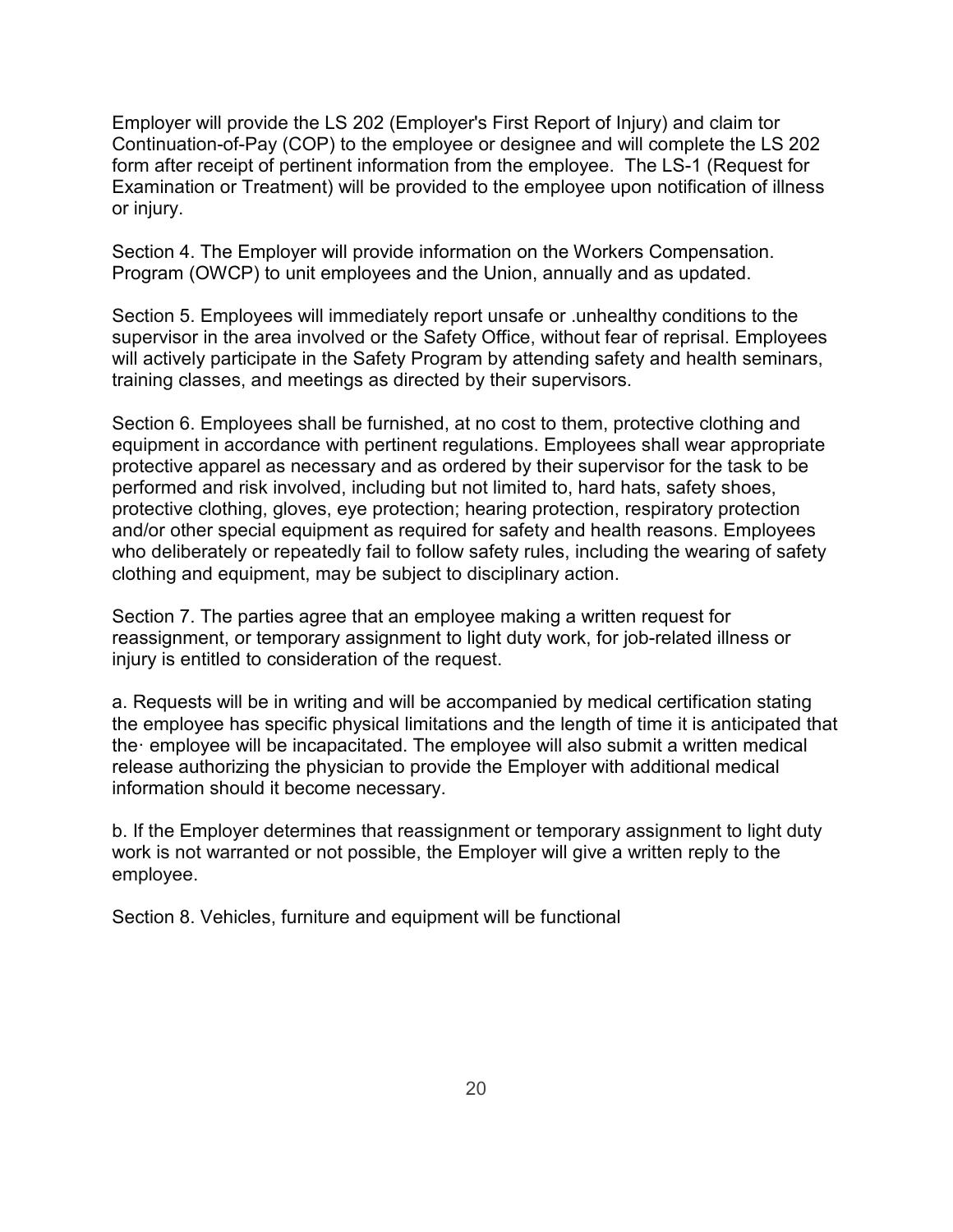and meet established safety criteria. Determinations as to whether equipment is unsafe will be made by appropriate safety officials. Needed repairs to equipment will be reported to the supervisor at once, without fear of reprisal. The Employer will take necessary action to replace, remove or have repairs accomplished, as appropriate.

Section 9. The parties agree that the protection of Federal property and personnel are the responsibility of both management and the employees. With this in mind, the Employer agrees that appropriate training will be given to employees regarding safe work practices.

Section 10. If an employee is required to work after his/her regularly assigned hours or overtime, where there is concern for his/her safety, the Employer will consider the employee's concern and will make adjustments when appropriate and practicable.

Section 11. The Employer will establish a Safety Subcommittee within thirty (30) days after the effective date of this agreement, which will meet on a monthly basis. This Subcommittee shall be chaired by the Deputy Commander or his designated representative. The President, Local 1052, AFGE or his designated representative will serve as a member of that Subcommittee, and will bring to the attention of the Deputy Commander any safety-related matter that the Union deems appropriate for correction and/or resolution.

Section 12. Incapacitation for Duty for Pregnancy Reasons. If a pregnant employee submits documented evidence from her attending physician that she cannot safely perform assigned duties, the supervisor will make every reasonable effort to accommodate that employee. If accommodation is not practical, annual leave or sick leave, or leave-without-pay will be granted upon request.

a. The Employer agrees that it has an obligation to assure continued employment in the employee's position or a position of like seniority, status, and pay.to the employee who wishes to, return to work following delivery and confinement, unless termination is otherwise required by expiration of appointment, by RIF, for cause, or for similar reason unrelated to the maternity absence.

b. Sick leave may be advanced in accordance with appropriate regulations.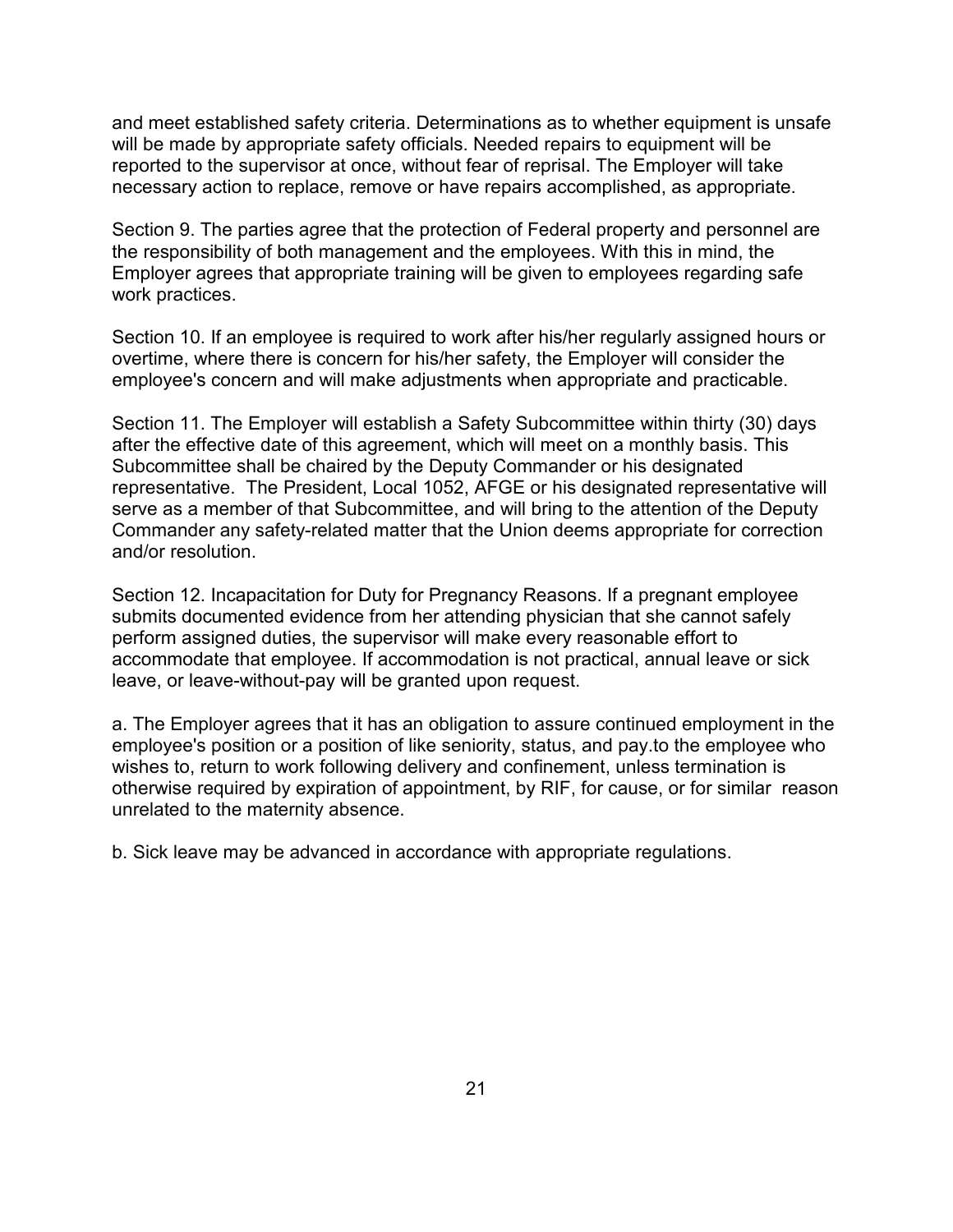### ARTICLE 12 **HOLIDAYS**

Section 1. The Employer agrees to keep to a minimum, subject to mission requirements, the number of employees required to work on holidays prescribed by law or Executive Order.

Section 2. The Employer retains the right to require the services of an employee on a holiday for the performance of essential functions as determined by the Employer. However, the Employer recognizes the entitlement of such an employee to be compensated for the holiday work in accordance with the applicable law and regulations. An employee who works overtime on a holiday will be paid at the same rate as for overtime work on other days.

Section 3. When an employee's personal religious belief requires abstention from work, they may request compensatory time-off as soon as possible, but at least seventy-two (72) hours in advance.

Section 4. Any employee excused from work in accordance with Section 3 may work compensatory time either before or within four (4) pay periods after the compensatory time off.

## ARTICLE 13 HOURS OF WORK AND PAY

Section 1. The administrative workweek is the seven-day calendar week commencing at 0001 Thursday and ending at 2400 the following Wednesday.

Section 2. The basic workweek for Regular Full-Time employees is forty (40) hours in duration, consisting of five (5) eight-hour days during the period Thursday through Wednesday. The basic workweek for Regular Part-Time employees is a regularly scheduled tour of duty falling between 20-34 hours during an administrative workweek.

Section, 3. The Employer retains the right to establish or change hours of work or tours of duty in accordance with policies and regulations required by law, or other appropriate authority within or outside the Department of the Army. Changes in tours of duty will be posted two (2) weeks in advance and will cover a period of at least one (1) administrative workweek. Exception may be made to this requirement when circumstances make advance scheduling impossible. Changes in an employee's hours of work will be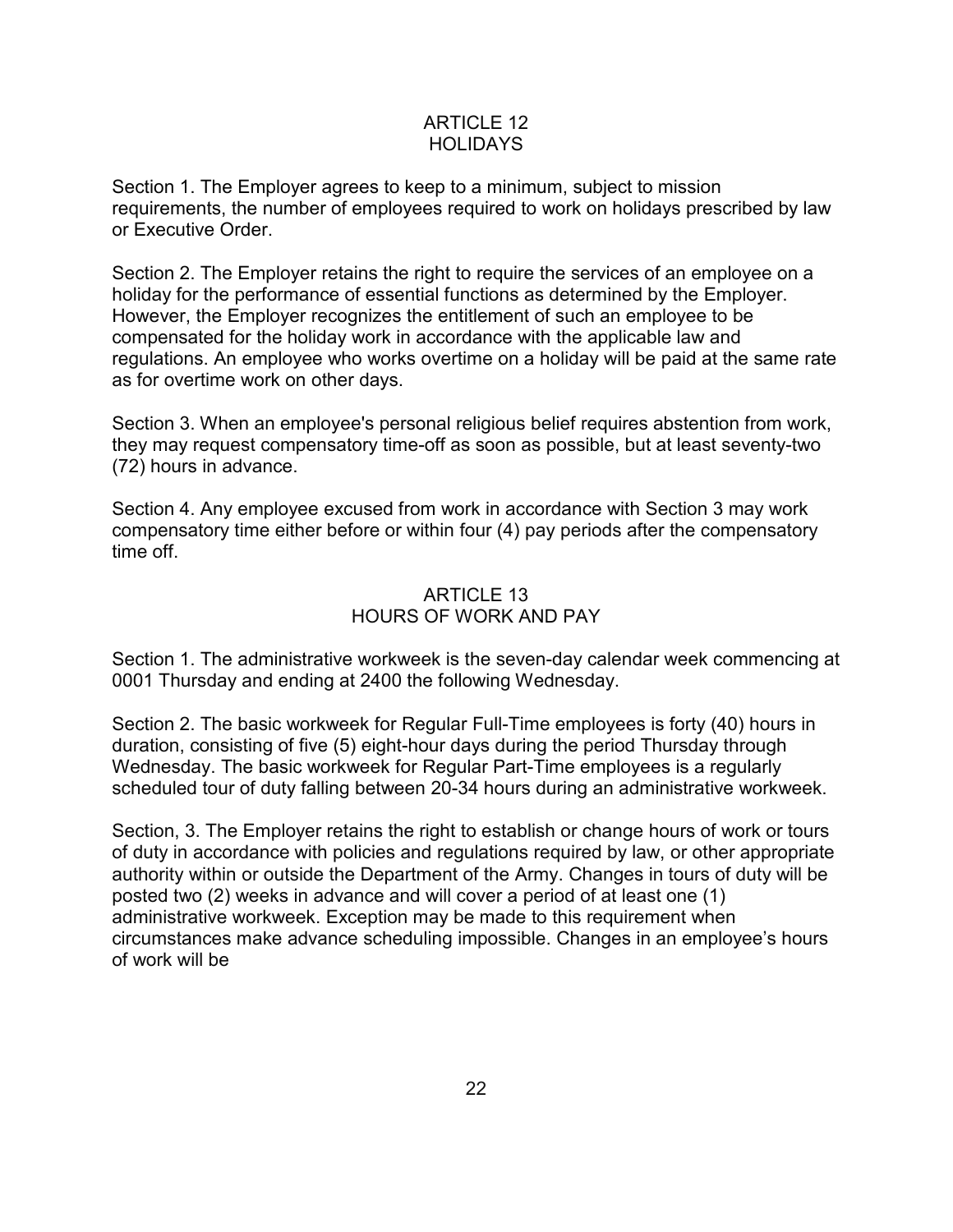justified and not used as discipline or reprisal against an employee.

Section 4. The Employer agrees that unit employees assigned to work overtime must be qualified to perform the overtime work in an efficient and expeditious manner. It is understood that where special skills are required, employees possessing such skills will be assigned to the overtime work involved.

Section 5. The Employer agrees that when unit, employees are needed to meet overtime requirements, it will attempt to meet the requirement by means of volunteers from among qualified employees. The Employer reserves the right to assign overtime work to individual employees, as required. When assigning overtime, the Employer will take into consideration the personal circumstances of employees subject to the paramount requirements of fulfilling the mission of the Employer.

Section 6. Regular Full-Time employees who perform work during a regularly scheduled eight (8) hour period of service which is not overtime work, a part of which is performed on Sunday, are entitled to pay for the entire period of service at the rate of the basic pay, plus premium pay at a rate equal to twenty-five (25) percent of the rate of basic pay. Premium pay will be paid in accordance with applicable regulations and law. Premium pay includes overtime pay, Sunday pay, night differential and holiday pay.

Section 17. Employees will be allowed a fifteen (15} minute rest period for each four (4) hours worked at a time and place and in a manner which does not interfere with efficiency of operations, as prescribed by the supervisor. Rest periods may not be used to extend the lunch period or to shorten the workday.

Section 8. Flexitime/Flexitour.

a. Flexitime is the schedule of working hours within which employees choose their time of arrival and departure.

b. The Core Period will be 0930 - 1500 hours, including the lunch period. The Flexitime period will be 0530 - 0930 and 1500 - 1800 hours.

c. All unit employees may, with approval of the appropriate Directorate head, work flexitime or in accordance with Section 8G.

d. Deviations from the Flexitime schedule may be necessary in an emergency due to workload.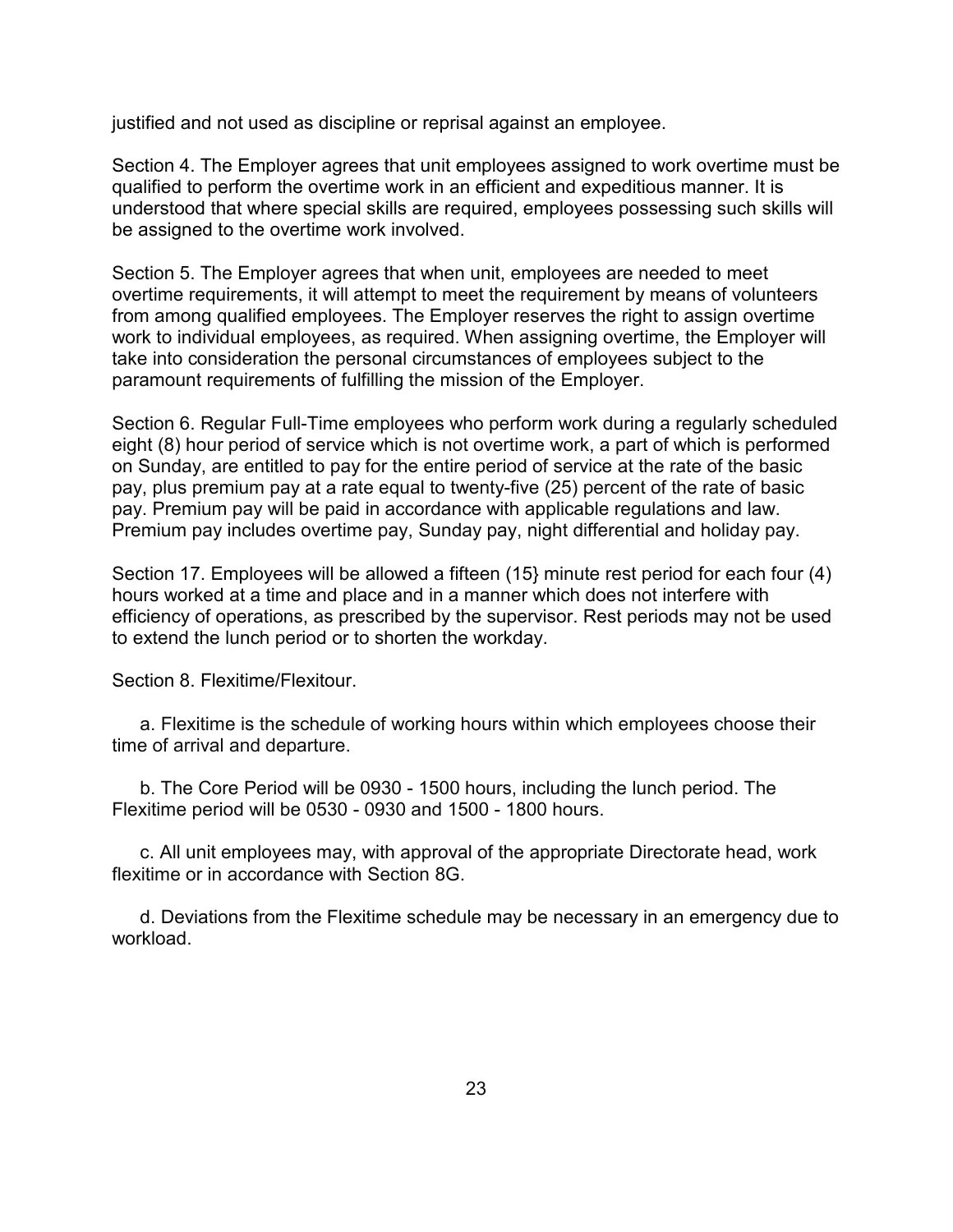e. Sign-In - Sign-Out sheets will be maintained by the appropriate supervisor and will be available to the employees to sign as they arrive and leave.

f. It is recognized that minimum coverage levels must be maintained duping the week and where and when necessary, the supervisor may assign personnel to work hours to cover these needs. However, when volunteers are not available, this will be assigned on a rotational basis among qualified employees.

g. With the approval of their Directorate Head, unit employees may elect the following schedules:

(1) Compressed Work Schedule. Each employee will work an eighty (80)-hour biweekly period compressed into eight (8) ten (10) hour workdays including a separate lunch break, and one day off each week.

(2) Alternative Work Schedule. A bi-weekly work period which consists of eight (8) 9 1/2 hour days (including a 1/2 hour lunch break), one 8 1/2 hour day (including a 1/2 hour lunch break), and one "day off" each pay period.

### ARTICLE 14 LEAVE

### A. ANNUAL LEAVE

Section 1. Annual leave is approved absence from duty in a pay status and is provided to allow every Regular employee an annual vacation period(s) for rest and recreation as well as time off for personal and emergency purposes. Although accrual of annual leave is an employee right, the use of annual leave is subject to the prior approval of the appropriate supervisor.

Section 2. For leave planning purposes, employees will inform their supervisor in writing of desired periods of leave, for one (1) week or longer, to be used throughout the year not later than March 1, using the SF 71, Application for Leave. This leave will normally be approved/disapproved within five (5) working days of submission. Where two (2) of more employees request the same period for annual leave and all cannot be spared, except in an emergency, the conflict will be resolved in favor of the employee who submitted the SF 71 to the supervisor first. New employees assigned to an area after March 1 will request leave using the SF 71 within fifteen (15) days of arrival. Normally the leave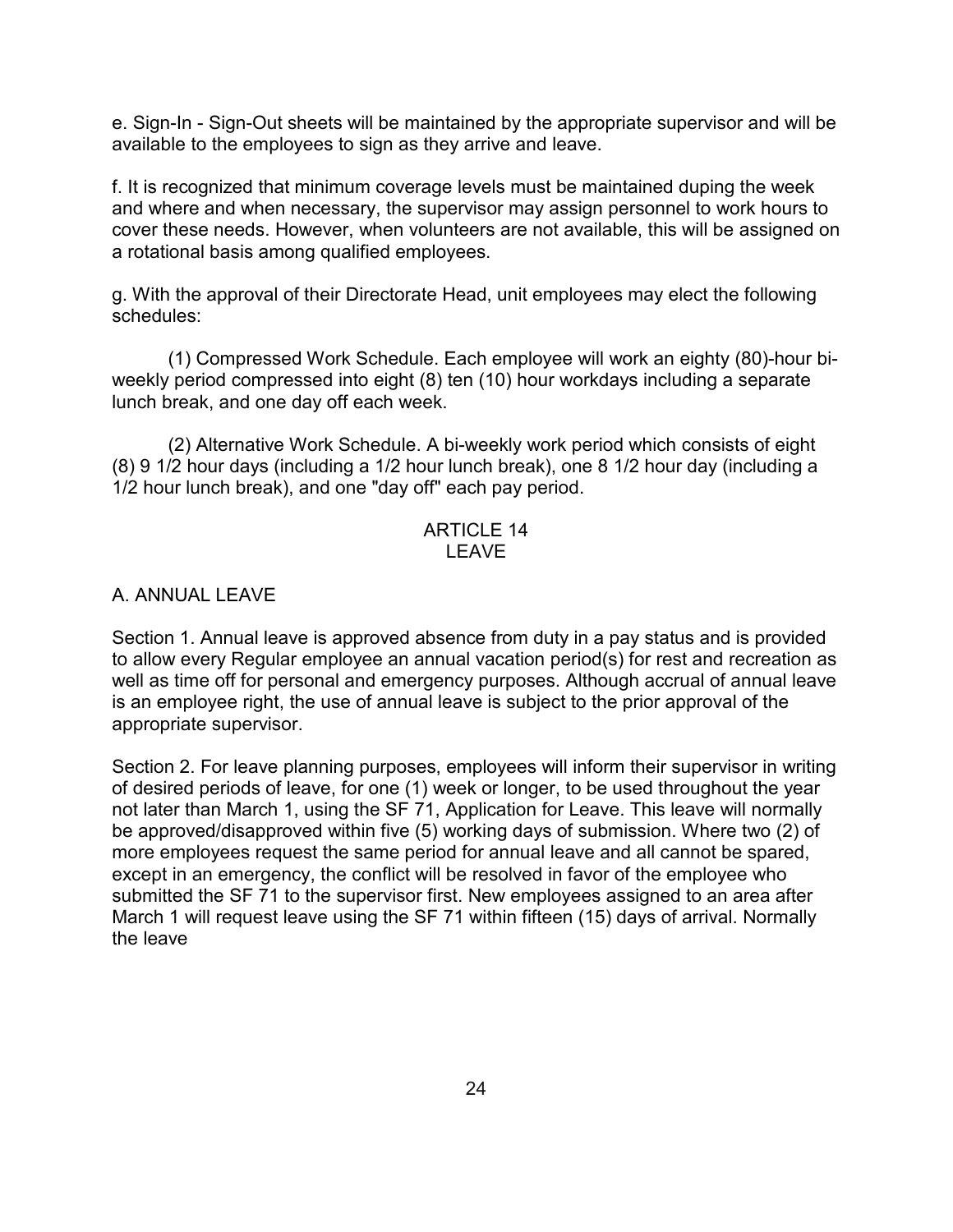priority of reassigned employees with approved leave will be based upon the original date of submission of the SF 71.

Section 3. The following procedures will be\followed by employees when requesting unscheduled or emergency annual leave!

a. Employees, other than shift employees, will call the supervisor or the supervisor's designee as soon as possible, but not later than two (2) hours after the beginning of the employee's tour of duty.

b. Shift employees must call the shift supervisor on duty, or the supervisor's designee 1 at least thirty (30) minutes prior to the beginning of the employee's scheduled shift.

c. Approval of unscheduled of emergency leave is at the supervisor's discretion; therefore, the employee will explain the reason for the request and probable duration of the absence. If the absence exceeds the original period of approved leave the employee will be given a reasonable amount of time to report to work and the total duty time missed will normally be charged to annual leave. Denial of unscheduled or emergency leave is subject to the grievance procedure.

Section 4. Annual leave may be taken in 1/2 hour increments.

#### B. SICK LEAVE

Section 1. The Union and the Employer, recognize the importance of sick leave and will encourage employees to use sick leave appropriately.

Section 2. Sick leave, when accrued, shall be granted to employees when they are incapacitated for the performance of their duties for reason of illness, injury, or other reasons as provided by leave regulations. Employees will submit leave requests for non-emergency medical, dental, and optical examinations or treatment with as much advance notice as possible.

Section 3. The following procedures will be followed by employees when requesting unscheduled or emergency sick leave:

a. Employees, other than shift employees, will call the supervisor or the supervisor's designee, as soon as possible but not later than two (2) hours after the beginning of the employee's tour of duty. Normally the call will be made by the employee.

b. Shift employees must call the supervisor on duty or the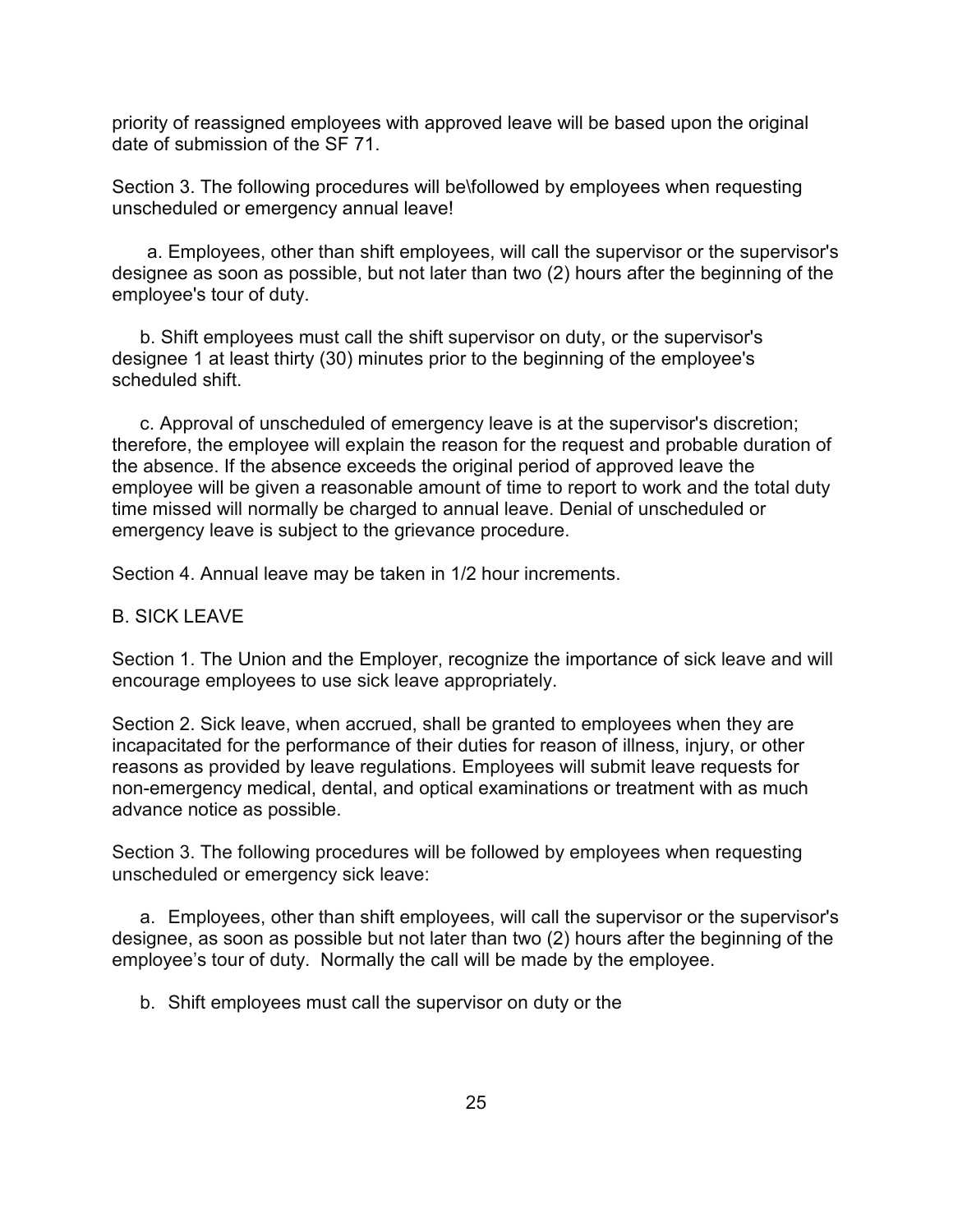supervisor's designee, at least thirty (30) minutes prior to the beginning of the scheduled shift. Normally the call will be made by the employee.

c. When the employee calls the supervisor, he/she will explain the general nature of the illness and probable duration of the absence. If the absence exceeds the original estimate, the employee will call the supervisor again with a revised estimate of the absence.

Section 4. Medical Documentation.

a. An employee's certification on the SF71 will constitute sufficient supporting evidence that he/she is ill or incapacitated. Such certification will be honored unless the employee has been issued a letter of warning-attendance. The Employer, may require an employee to furnish medical certification for any absence when he/she has been counseled on possible leave abuse and issued a letter of warning-attendance.

b. The Employer will review at the end of six (6) months, the sick leave record of any employee required to furnish a medical certificate for each absence of alleged sickness. The requirement shall be rescinded if satisfactory improvement has been made. A new letter of leave restriction warning-attendance will be issued if improvement has not been made.

Section 5. When the employee makes a request for a benefit or accommodation because of a medical condition, the supervisor may request that the employee submit administratively acceptable documentation in support of the request.

Section 6. Sick leave may be taken in 1/2 hour increments

#### C. OTHER LEAVE

Leave without pay, court leave, and all other types of leave will be administered in accordance with applicable regulations.

#### D. PARENTAL AND FAMILY RESPONSIBILITY

Section 1. Maternity leave.

a. Childbirth, related physical examinations, or complications of pregnancy are temporary disabilities and will be treated for leave purposes in the same manner as any other physical condition which incapacitates the employee for the performance of duty. Leave used for- maternity reasons including delivery,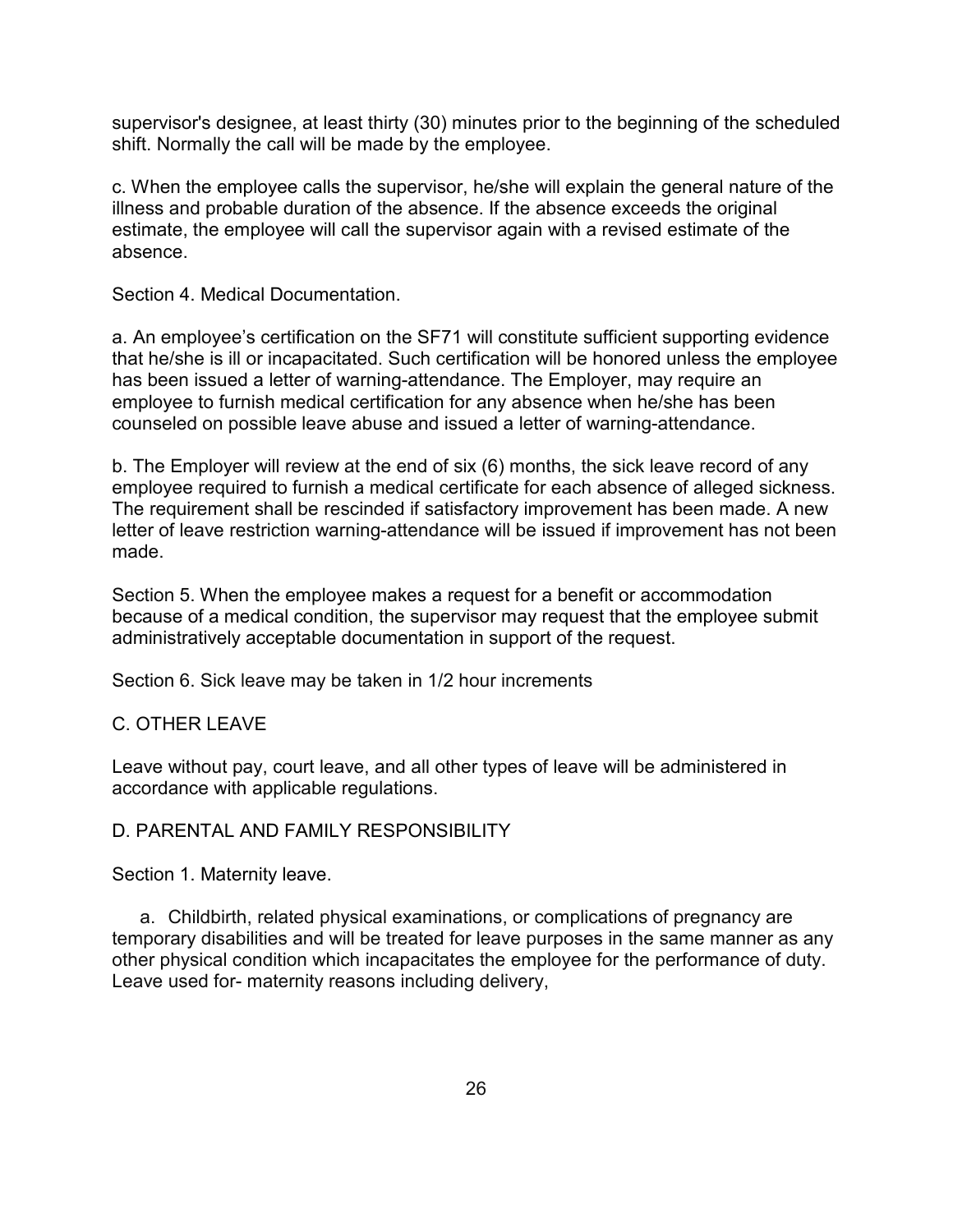recuperation, and physical examination may be a combination of annual leave, sick leave, or leave-without-pay. After the physician determines the amount of leave appropriate for maternity purposes, the employee will request the needed leave. If the employee desires a period of adjustment and/or time to make arrangements for the care of the child, the employee may request annual leave or leave-without-pay.

b. The employee has a right to continued employment in her position or a position of like seniority, status and pay if she wishes to return to work following delivery and confinement, unless termination is otherwise required by expiration of appointment, Reduction-in-Force (RIF), for cause, or for similar reason unrelated to the maternity absence.

Section 2. Leave for Paternity Reasons. Leave for paternity reasons such as assisting or caring for minor children or the mother of a newborn child, adoption and care of a child, care of children with mental or physical handicaps, care of elderly or infirm parents, or school activities of children may be annual leave or leave-without-pay. Such leave should be requested as far in advance as practical, and is subject to the prior approval of the appropriate supervisor.

### ARTICLE 15 MANAGEMENT RIGHTS

Section 1. The parties agree that nothing in this agreement shall affect the authority at the Employer:

a. to determine the mission, budget, organization, number, of employees, and internal security practices of the Agency; and

b. in accordance with applicable laws:

(1) to hire, assign, direct, layoff, and retain employees in the Agency, or suspend Remove, reduce-in-grade or- pay, or take other disciplinary action against such employees;

(2) to assign work, to make determinations with respect to contracting out, and to determine the personnel by which Agency operations shall be conducted;

(3) with respect to filling positions, to make selections for appointments from: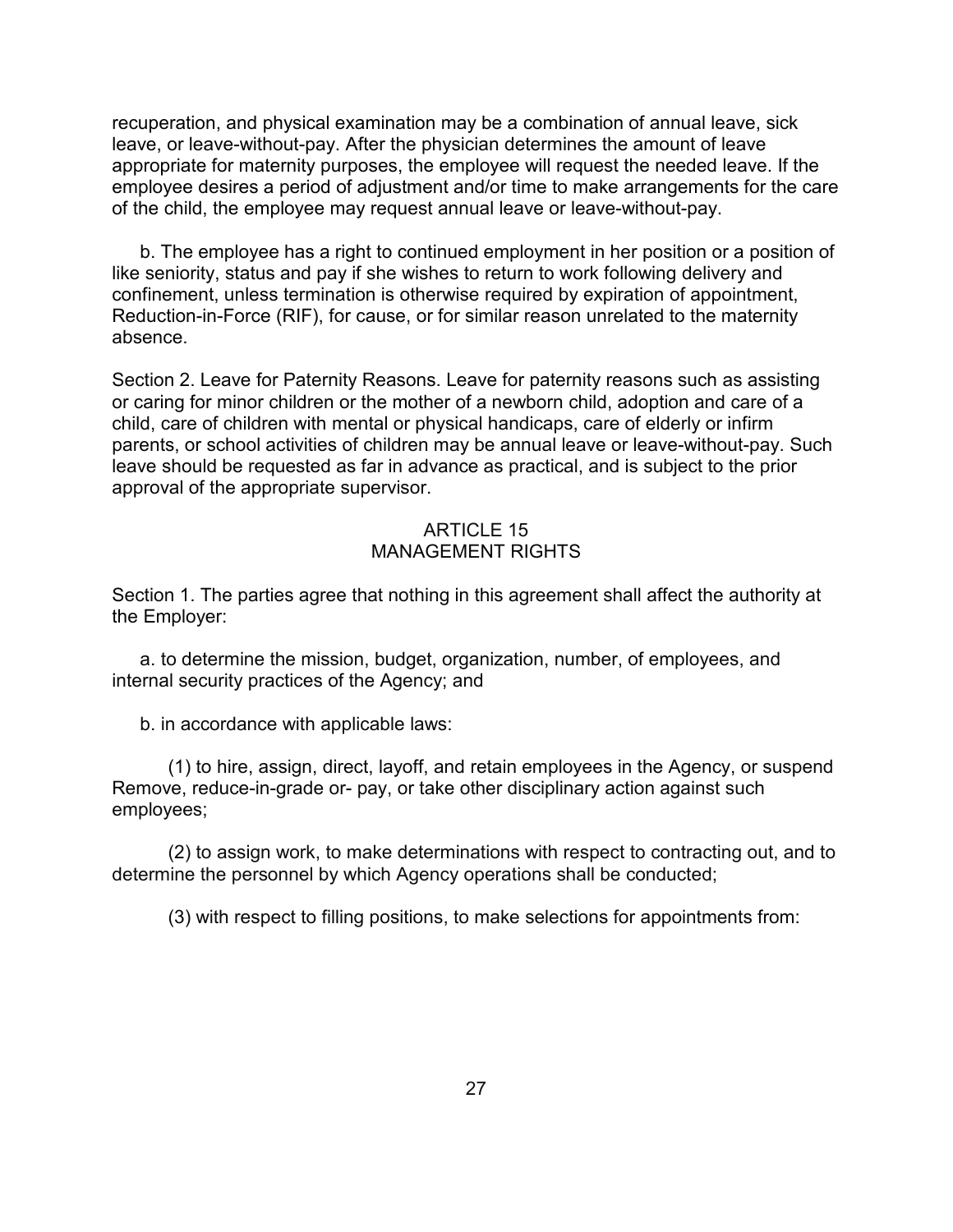(a) among properly ranked, and certified candidates for promotion, or

(b) any other appropriate sources; and

(4) to take whatever actions may be necessary to carry out the mission of the activity during emergencies.

### ARTICLE 16

## MATTERS APPROPRIATE FOR NEGOTIATION

Section 1. In the administration of all matters covered by the agreement, officials and employees are governed by existing or future laws and the regulations of appropriate authorities, including policies set by published Agency policies and regulations in existence at the time this agreement was approved; and by subsequently published Agency policies and regulations required by law or by the regulations of appropriate authorities.

Section 2. The obligation to negotiate does not apply to those matters which a:re found to be in violation of law or regulations and which require corrective action; however the adverse impact may be negotiated. The Employer shall inform the Union of the change(s).

Section 3. When the Employer proposes a change as ordered by the Agency or law, the Employer will notify the Union at once, normally at least ten (10) working days prior to implementation, thus giving the Union a chance to request more information or a briefing. Upon receipt of the above information, the Union may request to negotiate the adverse impact and/or implementation (I&I). If negotiations are not requested the Employer is free to implement.

Section 4. The parties agree that any mutually recognized past practice shall be negotiable, except that management shall have the right to change or eliminate any past practice if a basis for the existence of the past practice is changed or eliminated, therefore making it unnecessary to continue such past practice. If any such change or elimination is proposed by the Employer, the Union will be given the opportunity to negotiate.

Section 5. Nothing in this section shall preclude any Agency and any labor organization from negotiating:

a. At the election of the Agency on the numbers, types, and grades of employees or positions assigned to any organizational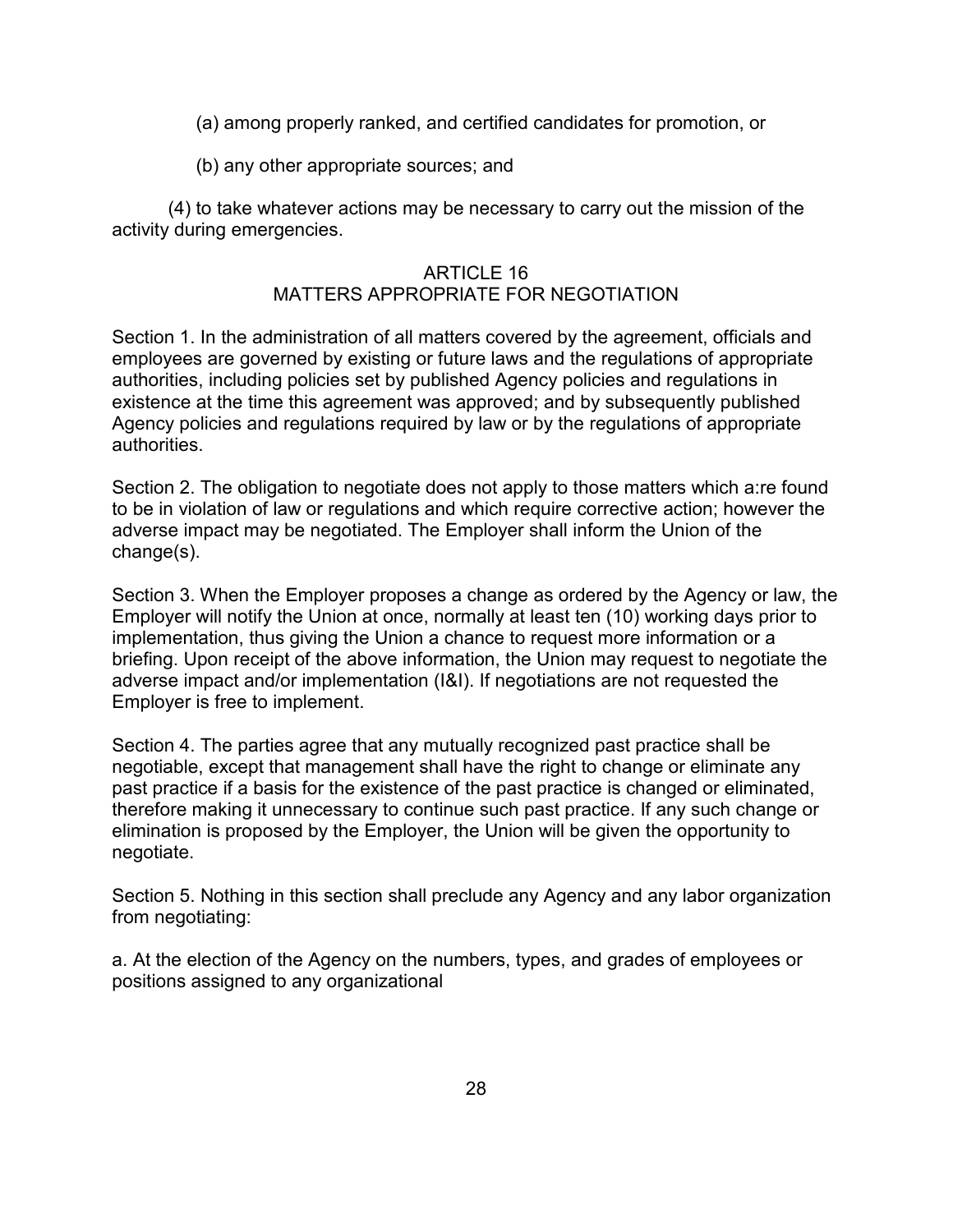subdivision, work project, or tour of duty or on technology, methods and means of performing work.

b. Procedures which management officials of the Agency will observe in exercising any authority under this section; or

c. Appropriate arrangement for employees adversely affected by the exercise of any authority under this section by such management officials.

## ARTICLE 17 OVERTIME

Section 1. Definition of overtime.

UA employees:

- Exempt: Work in excess of forty (40) hours in an administrative workweek when such overtime is specifically authorized in Advance
- Nonexempt: Work in excess of forty (40) hours per week which employees are "permitted or suffered" to perform.

. Prevailing rate employees: In addition to the FLSA requirement for overtime pay for work in excess of forty (40) hours a week, prevailing rate employees are also entitled to overtime for, work in excess of eight (8) hours a day, whichever is greater.

Section 2. The Employer reserves the right to assign overtime work to individual employees, as required. Employees are required to work overtime unless excused by the supervisor. Overtime assignments will be distributed equitably and rotated among employees qualified and available to accomplish the overtime work. It is recognized that certain factors (i.e., leave, continuity of jobs of short duration, peculiar environmental or skill requirement, etc.) may cause temporary imbalances in the equitable distribution of overtime.

Section 3. Employees assigned to overtime work will be given as much advance notice as possible. In cases of unscheduled overtime, it is recognized that little advance notice will be possible because of unforeseen mission requirements. In the event an employee does not desire to work overtime, the employee's request to be excused from overtime work may be accommodated. The hours of overtime declined will be considered as overtime hours worked for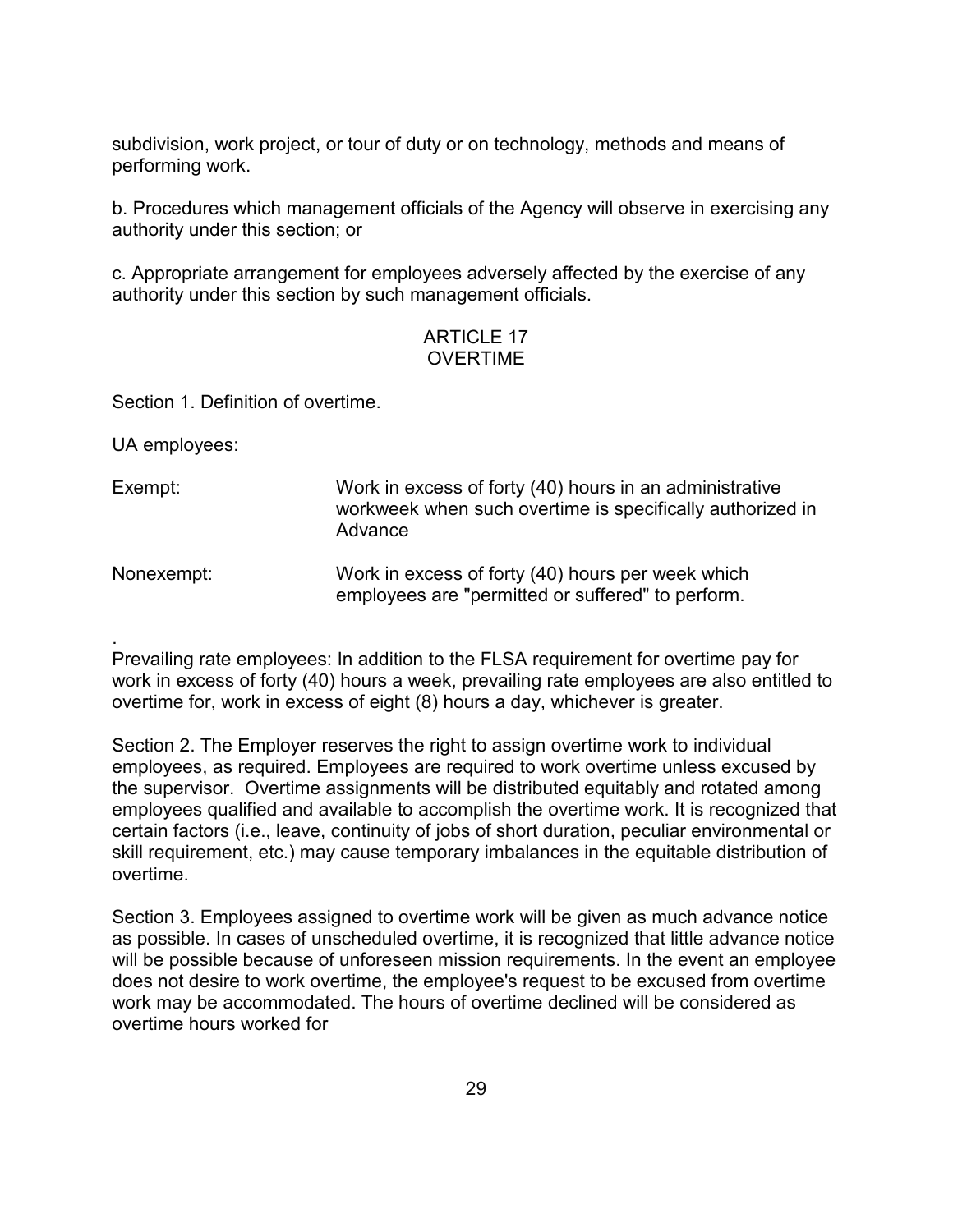the purpose of determining the equity of overtime distribution.

Section 4. When called back to work, the employee will be paid a minimum of two (2) hours at the appropriate overtime rate.

### ARTICLE 18 PERFORMANCE APPRAISALS

Section 1. Each employee will be encouraged to participate in the development of the performance standards for the position held. Management will have the final decision as to what the standards will be. The rating period will begin once the finalized standards are given to the employee.

a. Standards will normally be issued within thirty (30) calendar days after the start of the rating period or when employee starts a new position.

b. When an employee is considered to be performing below satisfactory at any time during the performance year, the employee will be notified in writing of his/her deficient performance. Such notifications will include the critical elements on which the performance is based, specific instances of such performance, the standards, what action must be taken to improve his/her performance to an acceptable level, and what assistance, including training if appropriate will be provided by the Employer to help the employee. The employee will be given a reasonable opportunity period of at least thirty (30) calendar days in which to improve his/her performance to an acceptable level. At the end of the opportunity period, the supervisor will review the employee's performance. If the performance is unacceptable, the Employer; will give the employee a written notice of proposed action at least thirty days (30) calendar days in advance of a final decision on the unacceptable performance.

Section 2. Employee performance will be evaluated only under reasonable standards and the employee's performance in relation to those standards.

Section 3. The employee will receive feedback as to the degree he/she meets, or exceeds the standards from time to time during rating period. There will be one (1) counseling session approximately halfway through the rating period.

Section 4. After a rating is formalized, the supervisor will discuss the rating with the employee and answer any questions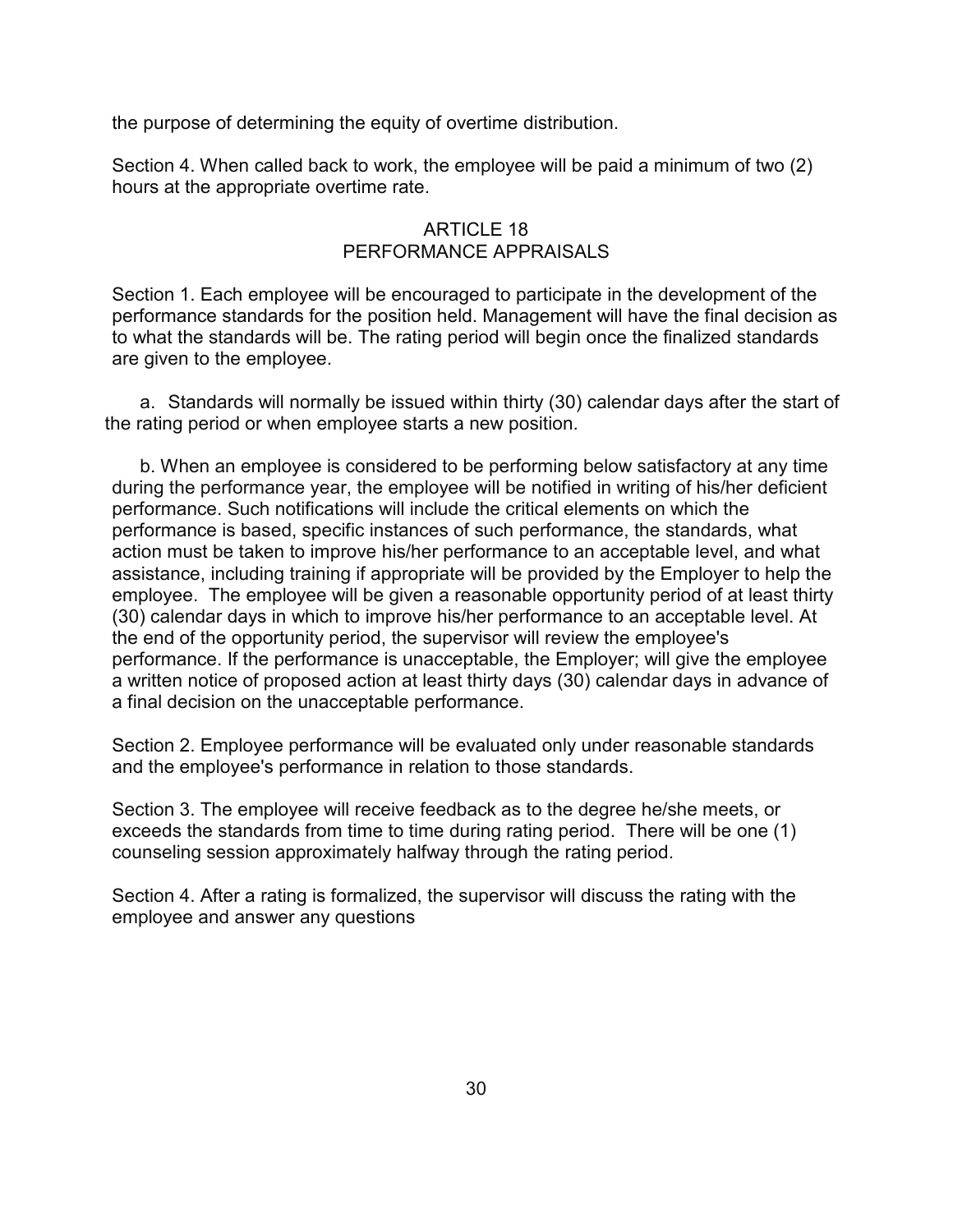raised by the employee. Any written comments that may be submitted by the employee regarding the completed appraisal will be considered by the supervisor before the appraisal is forwarded to the Civilian Personnel Office for inclusion in the employee's Official Personnel Folder (OPF).

Section 5. Personal notes retained by the supervisor/manager which are for the personal use of the author, which are not provided to any other person and which are retained or discarded at the author's sole discretion, are not considered a part of the performance appraisal file system; therefore, such notes are not subject to the Privacy Act. However, when personal notes are made by the supervisor/manager concerning an individual employee's performance and are intended to be used as supporting documentation to appraise the employee, the employee will be given a copy of these notes upon request. Performance appraisal documentation needed in connection with an ongoing administrative, quasi-judicial proceeding, may be retained as long as necessary beyond the time limits specified.

## ARTICLE 19 REDUCTION-IN-FORCE

Section 1. The Employer agrees to notify the Union when it that a Reduction-In-For-ae (RIF) will occur. The Union will be notified at least thirty (30) calendar days in advance of the individual notice to the employees. This notification will include:

- a. Proposed effective date of RIF.
- b. Number of employees involved.
- c. Competitive areas affected.
- d. Reason(s) fop the action.

Section 2. The Employer will:

- a. Brief the Union on the pending action upon request.
- b. Negotiate with the Union upon request.

Section 3. Each bargaining unit employee affected by a RIF will be given a minimum of thirty (30) calendar days advance notice before the action is effective.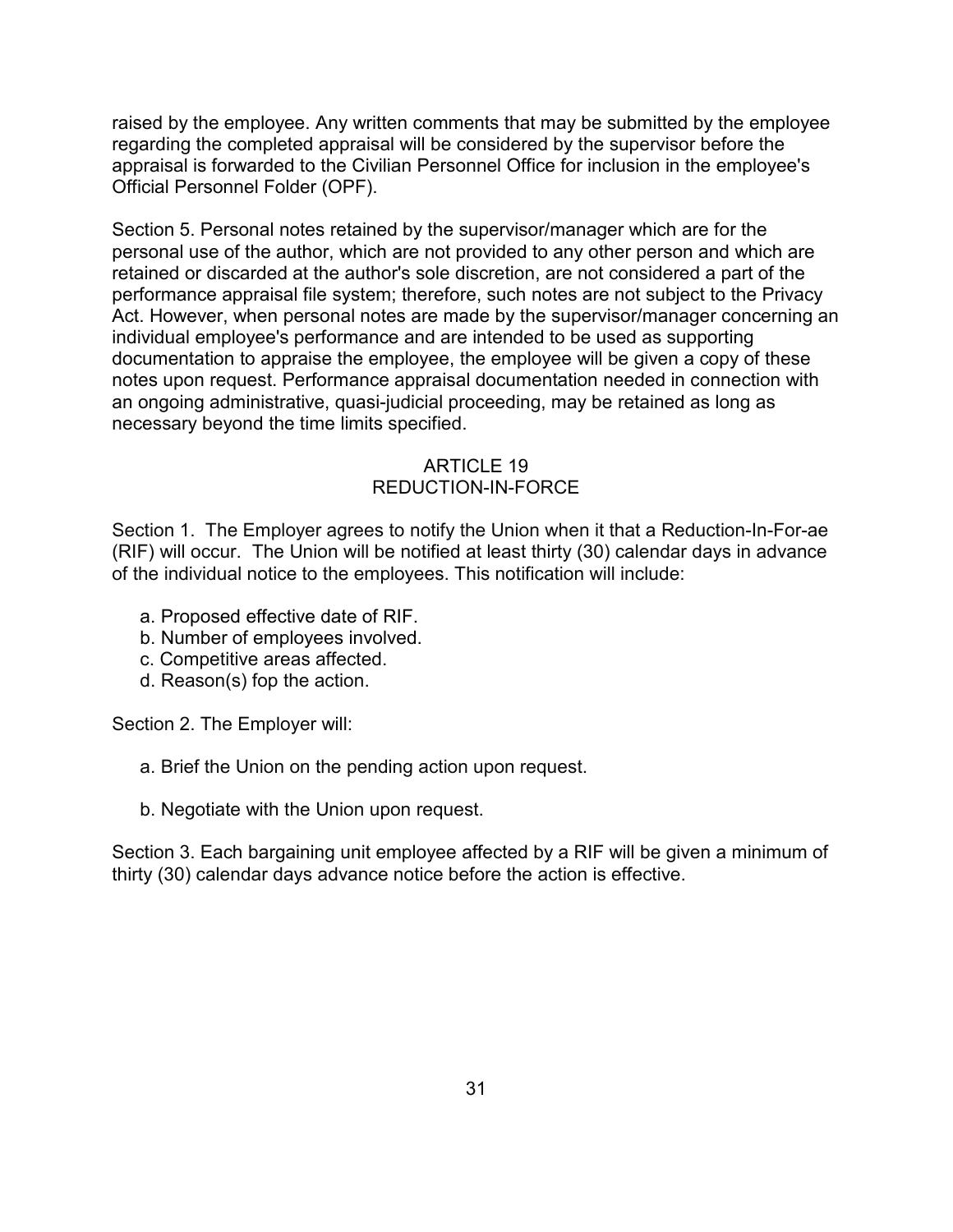Section 4. The Employer will inform affected employees regarding the RIF and the meaning of RIF terminology, as well as their rights, including grievance rights.

#### ARTICLE 20 UNION RIGHTS AND OBLIGATIONS

Section 1. The Employer agrees to recognize the officers and duly designated representatives of the Union. There shall be no restraint, interference, coercion, discrimination or reprisal against a Union representative because of the performance of his/her representational duties.

Section 2. The Employer will recognize the Local President and the Secretary-Treasurer, or designee, who normally will be the spokesperson for the Union.

Section 3. As the exclusive representative of the employees in the unit, the Union is entitled to meet and confer with representatives of the Employer with respect to personnel policies and practices and matters affecting working conditions, and to act for and to negotiate in good faith agreements covering all employees in the unit. The Union is responsible for representing the interests of all employees in the unit without discrimination and without regard to Union membership.

Section 4. The Union shall be given the opportunity to be represented at formal discussions between management officials and employees or employee representatives concerning grievances, personnel policies and practices, or other matters affecting general working conditions of employees of the unit.

Section 5. The Union will encourage employees to:

a. Conscientiously perform assigned duties.

b. Comply with applicable standards of conduct, standard operating procedures, statutes, regulations, directives and provisions of this agreement.

c. Cooperate and strive to maintain good working relations with their supervisors and fellow employees.

Section 6. a. The Employer agrees that official time which is reasonable and/or necessary, as authorized by Chapter 71, Title 5 USC, will be granted each recognized officer/steward, for the performance of representational duties.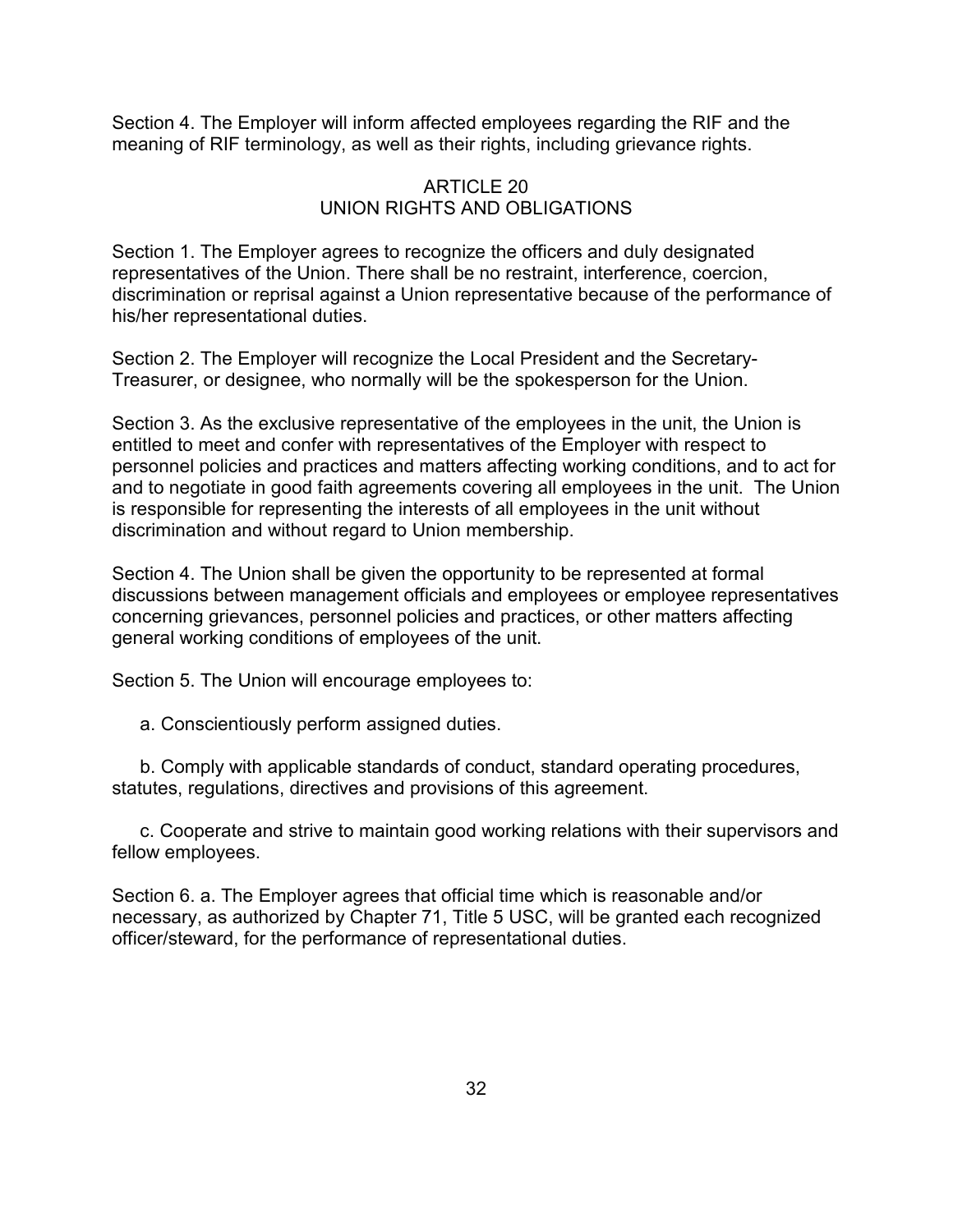b. Official time will be allowed for, but not limited to, the following:

(1) Conferring with employees on matters for which remedial relief may be sought under this agreement, regulations, policies, or laws;

(2) Investigating matters for which employees may seek remedial relief;

(3) Interviewing witnesses;

(4) Reviewing documents of the Employer (copies of documents which are relevant to the matter being investigated will be provided to the Union officers or stewards upon request);

(5) Preparing a grievance;

(6) Preparing a statutorily complaint or appeal;

(7) Preparing a reply for a notice of proposed disciplinary, adverse or unsatisfactory performance action;

(8) Preparing for and/or attending labor-management activities;

(9) Preparing for and/or participating in an arbitration of a grievance;

(10) Participating in a Federal Labor Relations Authority (FLRA) investigation or hearing and preparation as a representative or witness of/for the Union.

(11) Conferring or meeting with the Employer on matters other than negotiations;

(12) Presenting grievances;

(13) Participating in hearings or meetings held under statutory complaints and appeals procedures;

(14) Attending any examination of an employee in in the unit by a representative of the Employer in connection with an investigation if the employee reasonably believes that the examination may result in disciplinary action against the employee and the employee requests representation.

a. In accordance with Chapter 71, Title 5 USC, the President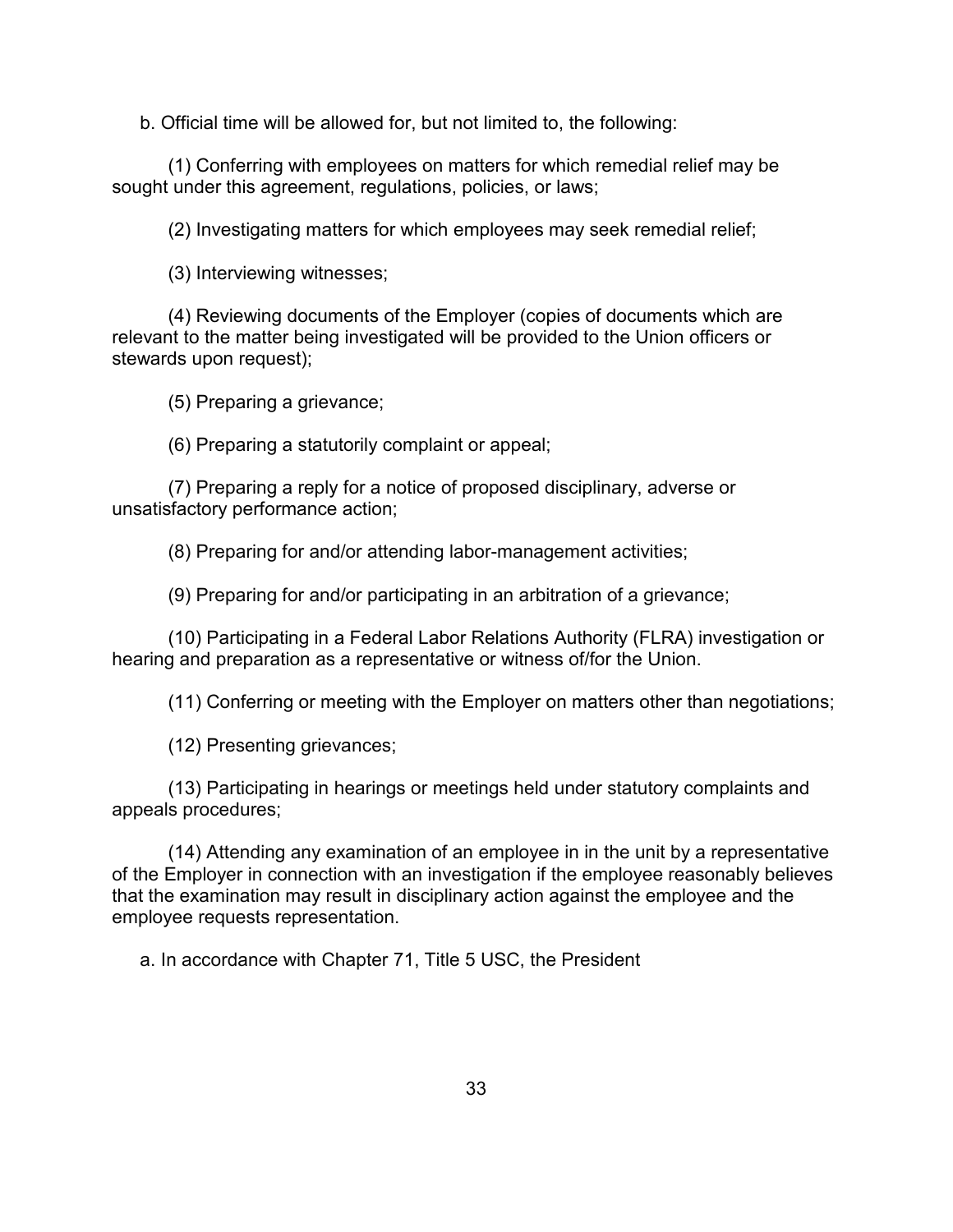and/or the Secretary/Treasurer, or designee, are the only individuals, "who can speak for the Union or bind the Union on policy matters, impact bargaining, attend formal meetings, etc. The stewards are authorized to handle and/or resolve grievances only.

d. Any officer or steward shall first advise their immediate supervisor that they desire permission to leave their work area on appropriate matters, and will inform their supervisor as to the work area they will visit, the expected approximate duration of their absence, and other information as required for the Official Time Report. The supervisor will authorize the absence unless the services of the representative cannot reasonably by spared at that time, in which case they will advise such representative as soon as practical as to the time authorization that will be granted, normally within the next work day. If representatives must enter a different work area, they will check in with the supervisor in that area who will authorize the conduct of business unless precluded by work requirements or work schedules. The representative will report back to the supervisor upon completion of the labor management business.

e. The Union agrees to make a good faith effort to identify and appoint capable stewards to handle the Nonappropriated Fund activities.

Section 7. The Union agrees that those activities associated with organizing efforts and internal business of the Union, including but not limited to; the solicitation of memberships, collections of dues or other assessments, circulation of authorization cards or petitions, solicitation of signatures on dues withholding authorization forms, and campaigning for Union office, may be conducted only during the non-duty time of the employees involved.

Section 8. The Employer agrees to grant Union officers and stewards excused absence without charge to leave of loss of pay to attend Union-sponsored training under the following conditions:

a. Workload permits the release of the employees as determined by the appropriate management official.

b. The training is of mutual concern and benefit to the Army and the Union and the Army interest will be served by the employee's participation.

c. The Union gives adequate written notice of request to attend such training (normally at least two (2) weeks).

d. Written requests for administrative leave shall be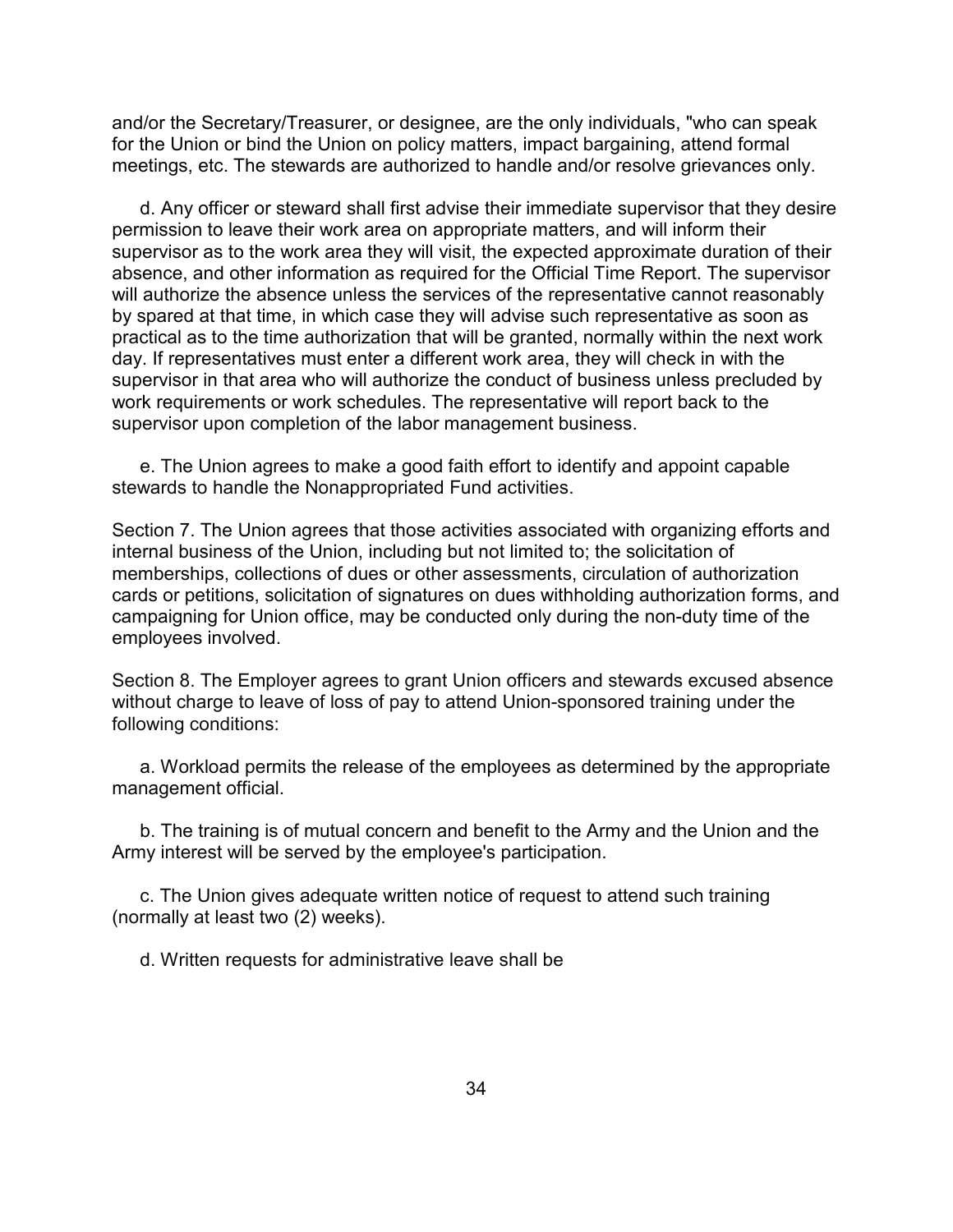submitted to the Management-Employee Relations Division (MER), Civilian Personnel Office (CPO) for a determination that the proposed training is of mutual concern and benefit to the Army and the Union. After such determination, the Labor Relations Officer will contact applicable supervisors for approval/disapproval of administrative leave. If any portion of requested training is not approved, the Union will be provided the reasons in writing.

Section 9. The Union agrees to provide the Management Employee Relations Division (MER), CPO, a written listing of its officers and stewards and to maintain it on a current basis. The Civilian Personnel Office will notify the units involved.

Section 10. It is agreed that the President and Secretary-Treasurer may serve as representatives in all areas in the unit, as the need arises. Upon request, representatives will be prepared to present individual authorizations from employees when representing those employees regarding grievances or, other matters.

#### ARTICLE 21 USE OF OFFICIAL FACILITIES

Section 1. The Employer agrees that, upon advance request by the Union, facilities as available may be furnished for meetings of the Union during non-duty hours of the employees involved. It is agreed that the Union will comply with all security and housekeeping rules in effect at the time and place. Scheduling will be arranged through existing procedures.

Section 2. Upon request of the Union, the Command Bulletin will publish on a bi-weekly basis, the name, location, and telephone numbers of the president, vice-president and Union hall.

Section 3. The employer agrees to furnish to the Union bulletin board space 18" wide by 12" long in the following buildings:

Officers' Club (Bldg 20) NCO Club (Bldg 1200) Maintenance Facility (Bldg 1148) Billeting (Bldgs 470, 80 or 81, 806 or 807, 505 or 506, and 507, 508, 509.

a. The bulletin board is only to be used for the display of Union literature, correspondence and notices and other matters concerning the relationship between the employees, and the Employer. The names, work locations, and telephone extensions of the Union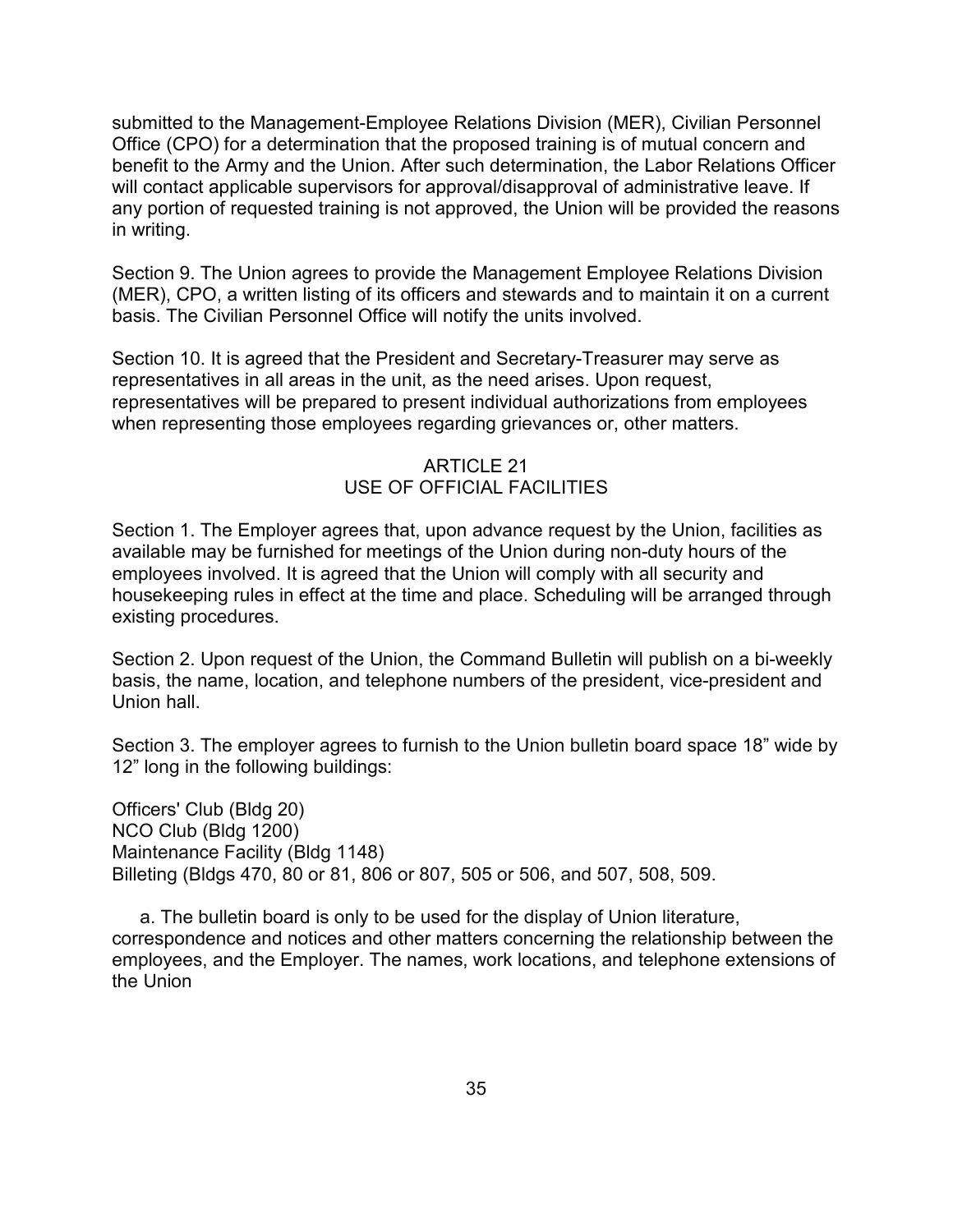officers and/or Union may also be displayed.

b. The Union agrees that literature posted or distributed will not libelously reflect on the integrity of any individuals or government Agencies or activities of the Federal Government.

c. The Employer agrees that management officials will refrain from removing, or directing employees to remove, material posted by the Union on the Union bulletin board space.

Section 4. The Employer will distribute copies of this agreement to each bargaining unit employee on duty at the ·time of publication and to all new employees entering on duty. The cost of printing this agreement shall be borne by the Employer. Thirty (30) copies to this agreement shall be provided to the Union.

Section 5. The Union will be given the opportunity to be present at the orientation of new employees for positions within the bargaining unit. The Employer will notify the Union when the orientation will take place.

Section 6. The Union will be provided a copy of AR 215-3 as issued and will be given access to the Federal Personnel Manual (FPM), Army Regulations (ARs), and Fort Belvoir Regulations.

Section 7. Orientation regarding the contents of this agreement will be provided by the Employer and the Union to supervisors and Union representatives. It is agreed that such training will not be used as or become a forum for disputes. It is further agreed that an outline will be jointly prepared and agreed upon in advance from which to address the supervisors and representatives. Questions from the floor will be encouraged.

Section 8. The Employer agrees to furnish the Union a complete and up-to-date listing of all employees in the unit upon request, no more than once a quarter. Each such listing shall include the name, work location and occupational code of each employee.

## ARTICLE 22 WORKING CONDITIONS

Section l. The Employer will provide a break area in the following buildings where bargaining unit employees' work: Buildings 470, 80, 1148 and the 500 and 800 areas.